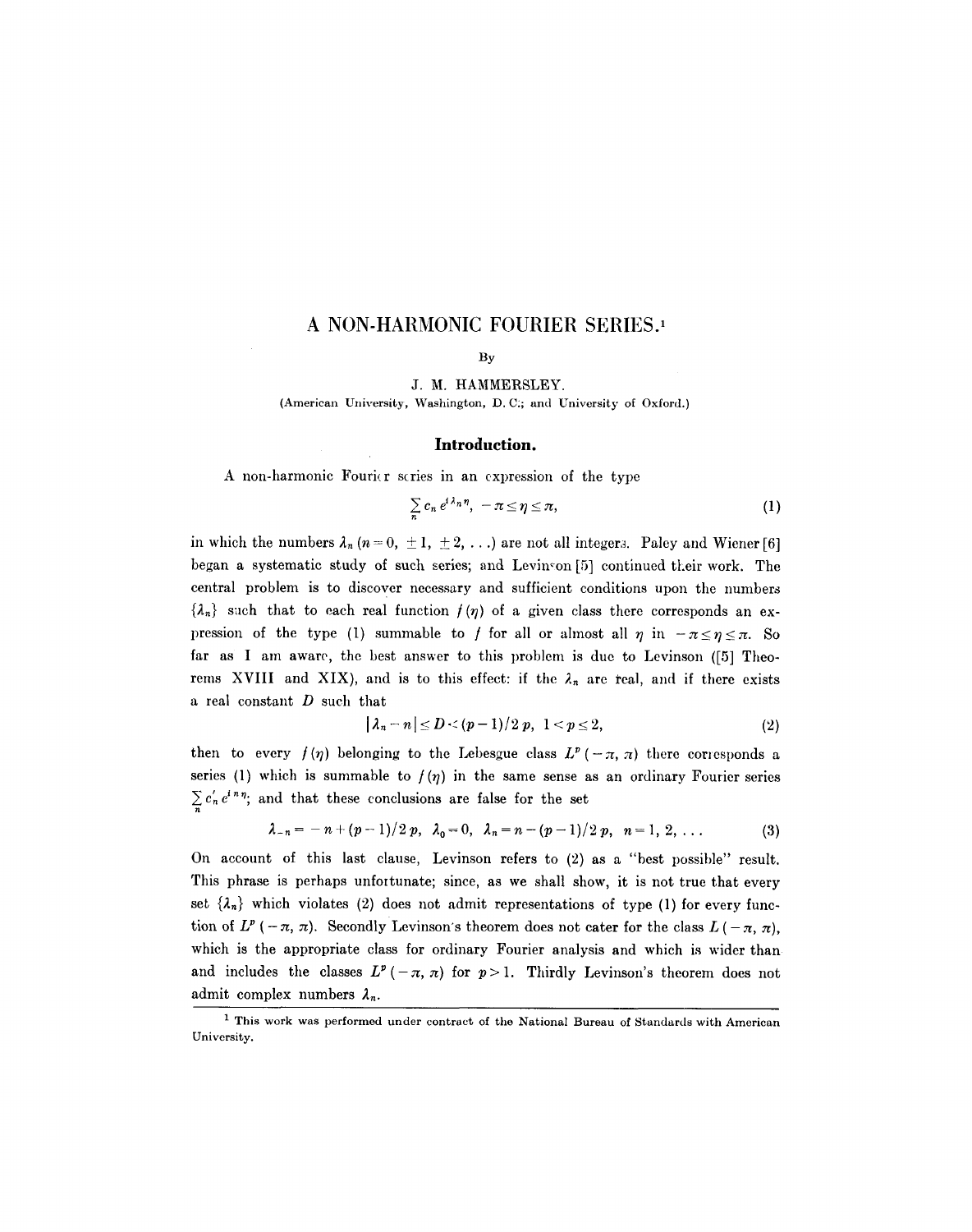This paper does not attempt a general discussion of the problem; it merely indicates that further work is needed on this question, by showing that a particular set of numbers  $\lambda_n$ , which are in general<sup>1</sup> complex, and which always violate (2), neverthe less allow representation of all functions in  $L(-\pi, \pi)$ . The resulting series (1) is useful in studying the uptake of  $\beta$ -indolyl acetic acid by plant tissue. The final section of the paper treats of this application.

### **Statement of theoretical results.**

Let  $\Gamma$  consist of the complex numbers  $\gamma = 0$  and  $\gamma = -\frac{1}{2}(1 + \cos z)$  where  $z = \sin z$ . This set  $\Gamma$  is discrete and enumerable; and the only real numbers belonging to it are 0 and  $-1$ . Let c be any complex number not belonging to  $\Gamma$ . Hereafter we regard  $c$  as fixed. The exclusion of the set  $\Gamma$  is, I believe, only a matter of convenience. I suspect, without having attempted to verify these suspicions, that the results of Theorems 1 and 2 would remain true even if c belonged to  $\Gamma$ .

The numbers  $\lambda_n$  which will concern us throughout this paper are the roots of the equation

$$
\pi\lambda\cos\pi\lambda+c\sin\pi\lambda=0.\tag{4}
$$

The exclusion of  $\Gamma$  means that this equation has no multiple root. We write  $\lambda_0 = 0$ for the zero root of (4). All other roots may be arranged in pairs  $(\lambda_n, \lambda_{-n})$  such that  $\lambda_n+\lambda_{-n}=0$ , and such that  $-\frac{1}{2}\pi < \arg \lambda_n \leq \frac{1}{2}\pi$ ,  $n=1, 2, \ldots$ . Further

**Theorem 1.** The suffices of  $\lambda_n$  may be so chosen that the real part of  $\lambda_n$  is not *zero for*  $n = 2, 3, \ldots$  and

$$
\lambda_n = n - \frac{1}{2} + (c/\pi^2 n) + O(1/n^2) \text{ as } n \to \infty. \tag{5}
$$

Hereafter we suppose this system of suffices adopted. Theorem 1 shows that in general the  $\lambda_n$  are complex and that (2) is always violated, since the maximum value of  $(p-1)/2 p$  in (2) is 1/4.

**Theorem 2.** Let  $f(\eta)$  be any function of  $L(-\pi, \pi)$ , and define

$$
a_n = \frac{c^2 + \pi^2 \lambda_n^2}{\pi \{c(c+1) + \pi^2 \lambda_n^2\}} \int_{-\pi}^{\pi} \{\cos \lambda_n \eta - \cos \pi \lambda_n\} f(\eta) d\eta
$$
  

$$
b_n = \frac{c^2 + \pi^2 \lambda_n^2}{\pi \{c(c+1) + \pi^2 \lambda_n^2\}} \int_{-\pi}^{\pi} \sin \lambda_n \eta f(\eta) d\eta.
$$
 (6)

<sup>&</sup>lt;sup>1</sup> The possibility that the  $\lambda_n$  may be complex is not, however, responsible; for the  $\lambda_n$  are all real in the particular case [see equation (4)] when c is real and  $-1 < c \neq 0$ .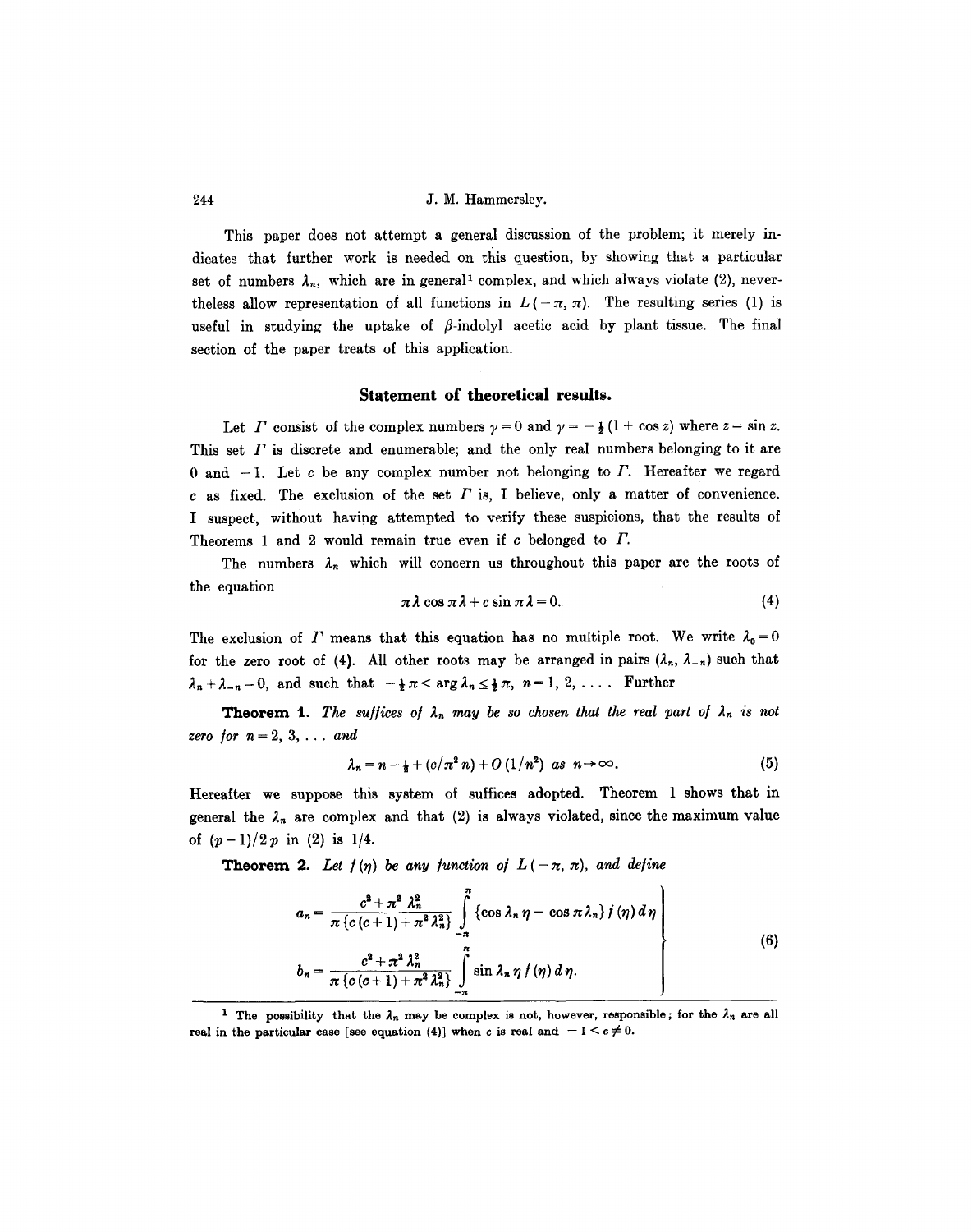Let  $s(\eta)$  denote the Abel sum<sup>1</sup>

$$
s(\eta) = (\mathfrak{A}) \sum_{n=1}^{\infty} (a_n \cos \lambda_n \eta + b_n \sin \lambda_n \eta).
$$
 (7)

*Suppose*  $-\pi < \eta < \pi$ *. Then s*  $(\eta) = f(\eta)$  almost everywhere. If for some particular value *ot 7 there exists a number 1o such that* 

$$
\lim_{\varepsilon\to 0}\frac{1}{\varepsilon}\int\limits_{0}^{\varepsilon}\left\{f\left(\eta+\varepsilon'\right)+f\left(\eta-\varepsilon'\right)-2\,f_{0}\right\}d\,\varepsilon'=0,\tag{8}
$$

*then*  $s(\eta) = f_0$ . *In particular, if*  $f(\eta)$  *has an ordinary discontinuity at*  $\eta$ *, then*  $s(\eta) =$  $=\frac{1}{2} \{f(\eta+0)+f(\eta-0)\};$  and, if  $f(\eta)$  is continuous at  $\eta$ , then  $s(\eta)=f(\eta)$ . Finally, in *any closed subinterval of*  $(-\pi, \pi)$  *in which*  $f(\eta)$  *is continuous, the series* (7) *is uni-<i>formly summable to*  $f(\eta)$ *.* 

These results are so close to those of ordinary Fourier series that it is surprising to find two points of difference. In ordinary Fourier expansions the terms  $\cos n \eta$ occur with  $n=0, 1, 2, \ldots$ . Here we have  $\cos \lambda_n \eta$  for  $n=1, 2, \ldots$ ; that is to say, no constant function occurs in the expansion. Secondly, in any ordinary Fourier expansion, if  $f(\eta)$  is continuous and  $f(-\pi) = f(\pi)$ , then  $s(\pm \pi) = f(\pm \pi)$ . That this is no longer true in our case follows from

**Theorem** 3. *I/ t is any complex number* 

$$
\sum_{n=1}^{\infty} -2c \left( \cos \pi t + c \frac{\sin \pi t}{\pi t} \right) \frac{\lambda_n (\lambda_n \cos \lambda_n \eta + it \sin \lambda_n \eta)}{(\lambda_n^2 - t^2) \{ c(c+1) + \pi^2 \lambda_n^2 \} \cos \pi \lambda_n} =
$$
\n
$$
= \begin{cases} e^{it\eta}, & -\pi < \eta < \pi \\ e^{it\eta} - \left( \cos \pi t + c \frac{\sin \pi t}{\pi t} \right), & \eta = \pm \pi \end{cases} (9)
$$

and in particular, for  $t = 0$ ,

$$
-2c(c+1)\sum_{n=1}^{\infty}\frac{\cos\lambda_n\eta}{\{c(c+1)+\pi^2\lambda_n^2\}\cos\pi\lambda_n}=\begin{cases}1, & -\pi<\eta<\pi\\ -c, & \eta=\pm\pi.\end{cases}
$$
(10)

Equation (4) has attracted some attention in applied mathematics. In certain solutions of the heat equation (see Sommerfeld  $[7]$  p. 28) it is conventional to represent  $f(\eta)$  by a sine series  $\sum_{n=1}^{n} b_n \sin \lambda_n \eta$  over the range  $(0, \pi)$ . Again the analogous equation  $\pi \lambda' \sin \pi \lambda' + c \cos \pi \lambda' = 0$  arises with series  $\sum_{n=1}^{\infty} a_n \cos \lambda'_n \eta$ . In each

 $<sup>1</sup>$  See HARDY [1], p. 71.</sup>

<sup>16 - 533805.</sup> *Acta mathematica.* 89. ]mprim6 le 6 aoOt 1953.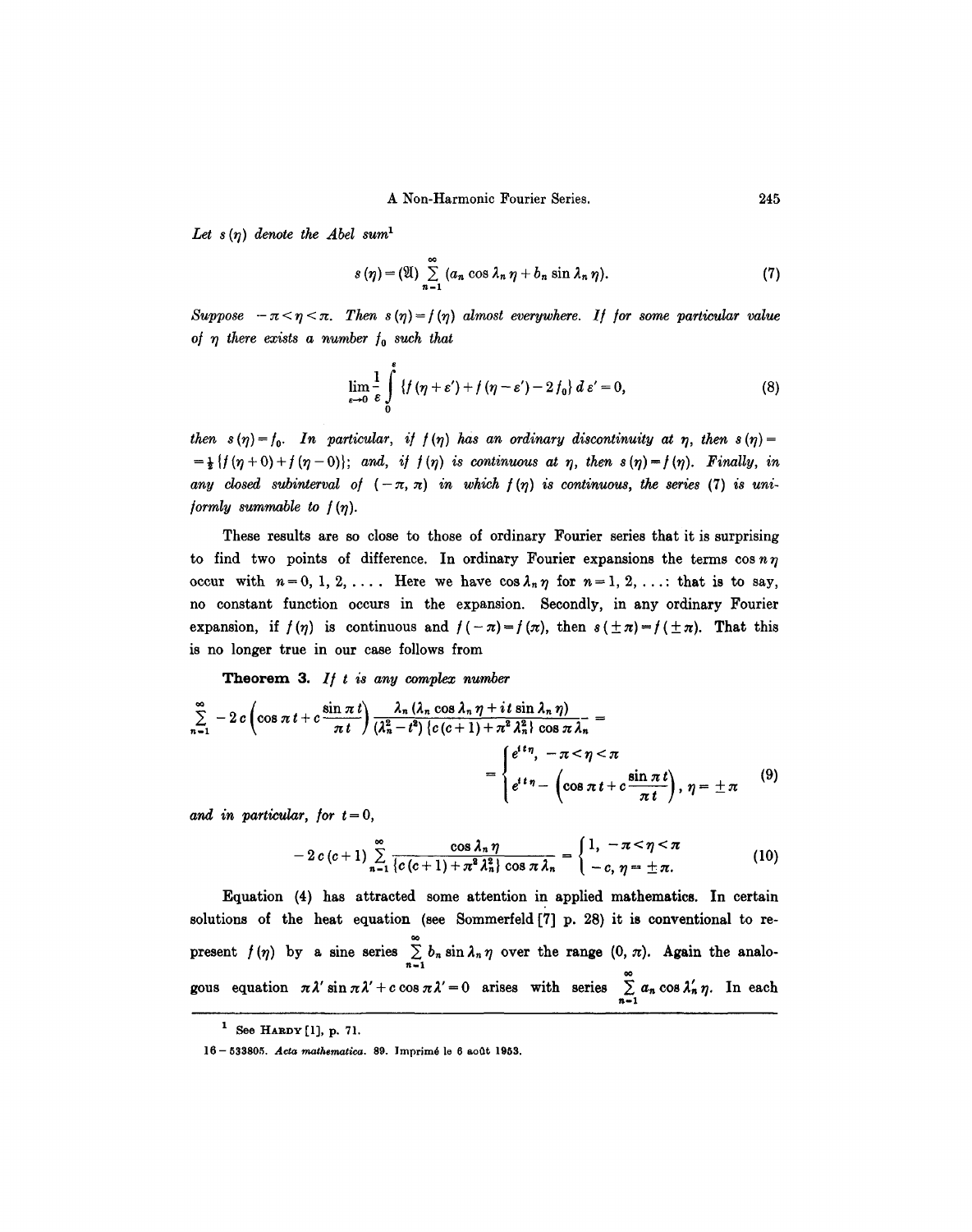of these examples the functions of the series are orthogonal. Over the complete range  $(-\pi, \pi)$ , when both sines and cosines have to be used, orthogonality of one or other set fails; and this seems to have discouraged analysis. I have little doubt that an analysis, similar to that of this paper, could be given for the equation  $\pi \lambda' \sin \pi \lambda' +$ + c cos  $\pi \lambda' = 0$ .

## **Proof of theoretical results.**

If  $z=x+iy$ ,  $\left|\frac{c\tan z}{z}\right| = \left|\frac{c}{z}\right| \left(\sin^2 x \cosh^2 y + \cos^2 x \sinh^2 y\right)^{\frac{1}{4}} \leq \left|\frac{c}{z}\right| |\coth y|$  $\left|\frac{y}{z}\right|$  sec x |

since  $0 \le \sinh^2 y \le \cosh^2 y$ . Let  $S(\nu)$  denote the square with vertices  $\pi \nu (\pm 1 \pm i)$ , where  $\nu$  is a positive integer. On the vertical sides of the square  $\left| \sec x \right| = 1$ , and on the horizontal sides  $|\coth y| \le \coth \pi$ . Hence on  $S(y)$ 

$$
\left|\frac{c\tan z}{z}\right| = O\left(v^{-1}\right) \text{ as } v \to \infty.
$$
 (12)

Thus  $|z \cos z| > |c \sin z|$  on  $S(\nu)$  for all sufficiently large v. Now  $S(\nu)$  contains  $2 \nu + 1$ zeros of *z* cos *z*, namely 0,  $\pm \frac{1}{2} \pi$ , ...,  $\pm (\nu - \frac{1}{2}) \pi$ . Hence by Rouché's theorem *S*(*v* contains precisely  $2v + 1$  zeros of  $z \cos z + c \sin z$ , provided v is large enough; and thus there are precisely two such zeros in the annulus between  $S(\nu)$  and  $S(\nu + 1)$ . Suppose  $\varepsilon > 0$  prescribed; and let S'(v) be the square with vertices  $\pi(\nu + \frac{1}{2}) + \varepsilon(\pm 1 \pm i)$ . We can choose  $v_1 = v_1 (\varepsilon)$  such that

and

$$
|c| |\coth \varepsilon| / \{\pi (\nu + \frac{1}{2}) - \varepsilon\} < 1
$$
  

$$
|c| |\csc \varepsilon| / \{\pi (\nu + \frac{1}{2}) - \varepsilon\} < 1
$$

for  $v \ge v_1$ . Thereupon, using the upper and lower forms of (11) upon the horizontal and the vertical sides of S' (v) respectively, we have  $|z \cos z| > |c \sin z|$  upon S' (v). It follows that one of the two zeros of  $z \cos z + c \sin z$  in the annulus between  $S(\nu)$ and  $S(\nu+1)$  lies within S'(v). By symmetry the other lies near  $-\pi(\nu+\frac{1}{2})$ . Hence, we can choose the suffices of  $\lambda_n$  such that  $\pi \lambda_n = (n-\frac{1}{2}) \pi + o(1)$  as  $n \to \infty$ . Write  $\pi \lambda_n = (n - \frac{1}{2}) \pi + \delta_n$ . Then, upon substitution in (4),  $\{(n - \frac{1}{2}) \pi + \delta_n\} \sin \delta_n = c \cos \delta_n$ . Expand both sides of this equation in powers of  $\delta_n$ , and note that  $\delta_n \rightarrow 0$ , so that we can solve and get  $\delta_n = c/n \pi + O(n^{-2})$ . This gives (5). For the remainder of Theorem 1, suppose  $z = iy$  satisfies  $z \cos z + c \sin z = 0$ . Then  $y \cosh y + c \sinh y = 0$ . This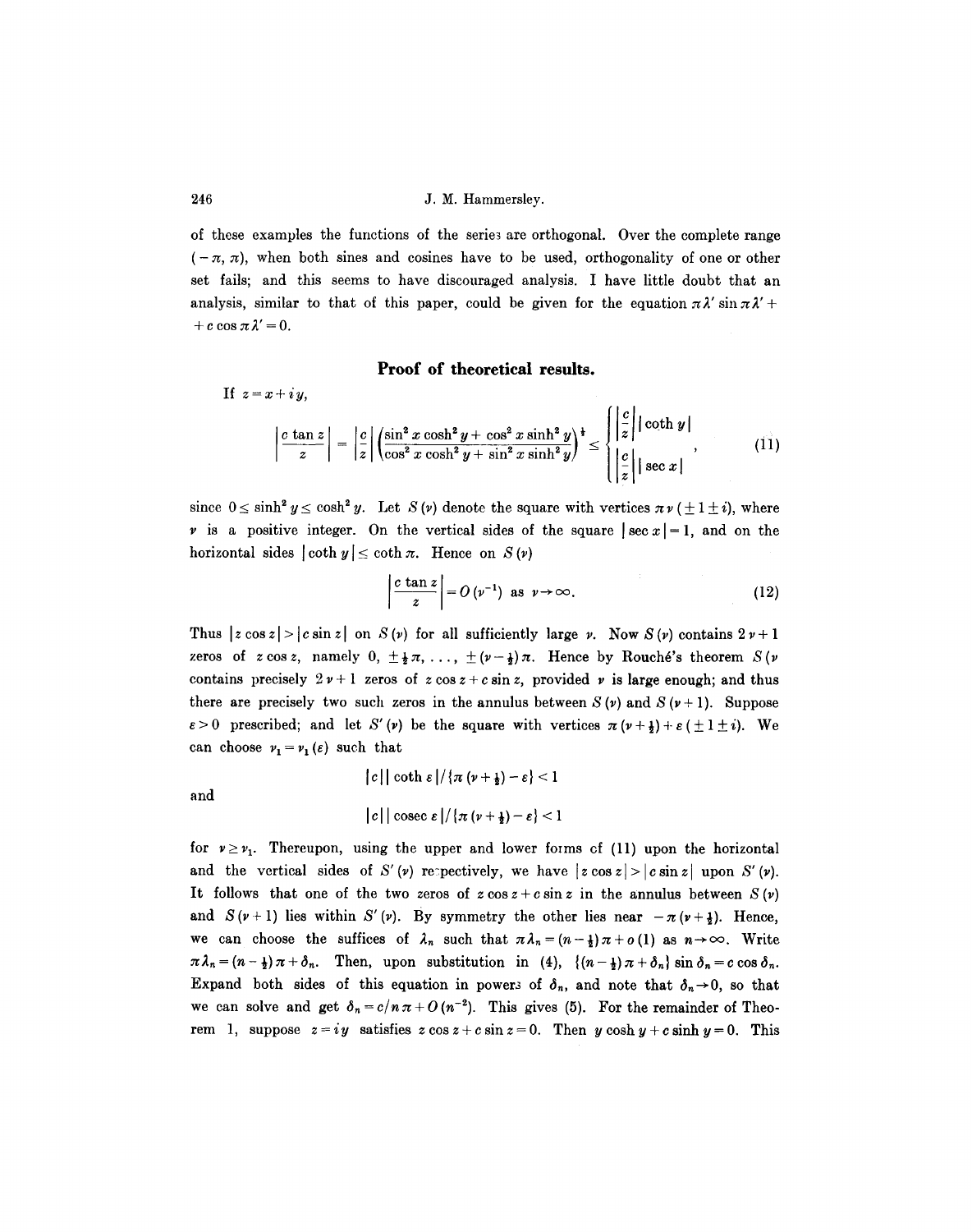equation has no real root unless c is real and less than or equal to  $-1$ . In the exceptional case  $c < -1$  ( $c = -1$  being an excluded point of  $\Gamma$ ), there is just one positive root, which we may denote by  $\pi \lambda_1$ , because we have so far only imposed an ordering upon  $\pi \lambda_n$  for sufficiently large |n| in satisfying (5). This completes Theorem 1. It follows from Theorem 1 that no zero of  $z \cos z + c \sin z$  lies upon  $S(\nu)$ provided  $\nu$  is large enough. Hereafter we restrict ourselves to such sufficiently large  $\nu$ .

Let  $T(\nu)$  denote a given part (possibly the whole) of  $S(\nu)$ . Let  $g(z)$  be an analytic function of z, and let  $G(v)$  be the least upper bound of  $|g(z)|\cos z|$  for z on  $T(\nu)$ . Then we assert

$$
\lim_{\nu \to \infty} \int_{T(\nu)} \frac{g(z) dz}{z \cos z + c \sin z} = \lim_{\nu \to \infty} \int_{T(\nu)} \frac{g(z) dz}{z \cos z},
$$
\n(13)

provided  $G(v) = o(v)$  as  $v \rightarrow \infty$ . For large *v*, (12) shows

$$
\left|1-1/\left(1+\frac{c\tan z}{z}\right)\right| \leq \frac{\left|c\frac{\tan z}{z}\right|}{1-\left|c\frac{\tan z}{z}\right|} = \frac{O(v^{-1})}{1-O(v^{-1})} = O(v^{-1}).\tag{14}
$$

Hence

$$
\int_{T(\nu)} \left\{ \frac{g(z)}{z \cos z + c \sin z} - \frac{g(z)}{z \cos z} \right\} dz = O\left(\nu^{-1}\right) O\left\{G\left(\nu\right)\right\} O\left\{ \int_{T(\nu)} \frac{|dz|}{|z|} \right\} = o\left(1\right)
$$

and (13) is established.

We shall now suppose (temporarily and until further notice) that  $c$  is not a real number less than  $-1$ , and that t is any complex number not lying upon the imaginary axis and not equalling  $\lambda_n$  for any integer n. Thus  $z \cos z + c \sin z \neq 0$  on the imaginary axis. Let  $\xi$  and  $\eta$  be real numbers satisfying  $\xi \leq 0$ ,  $-\pi < \eta < \pi$ . Write  $\zeta = \xi + i\eta, \zeta' = -\xi + i\eta$ . Let  $S(\nu +)$  denote the rectangle with vertices  $\pm i\pi\nu$  and  $\pi \nu (1 \pm i)$ ,  $\nu$  being a positive integer, and having a small semi-circular indentation  $|z|=\delta$  at the origin, where  $\delta<|\pi t|$  and  $\delta<|\pi \lambda_n|$  for  $n=\pm 1, \pm 2, \ldots$ . Let  $S(\nu-)$ denote the reflection of  $S(\nu +)$  in the imaginary axis. All contour integrals which follow are taken once anti-clockwise. Consider

$$
J_0 = \lim_{\delta \to 0+} \lim_{r \to \infty} \frac{1}{2 \pi i} \left\{ \int \limits_{S(r+i)} \frac{e^{\zeta z / \pi} dz}{z \cos z + c \sin z} + \int \limits_{S(r-i)} \frac{e^{\zeta' z / \pi} dz}{z \cos z + c \sin z} \right\}
$$
  

$$
J_t = \lim_{\delta \to 0+} \lim_{r \to \infty} \frac{1}{2 \pi i} \left\{ \int \limits_{S(r+i)} \frac{e^{\zeta z / \pi} dz}{(z - \pi t) (z \cos z + c \sin z)} + \int \limits_{S(r-i)} \frac{e^{\zeta' z / \pi} dz}{(z - \pi t) (z \cos z + c \sin z)} \right\}
$$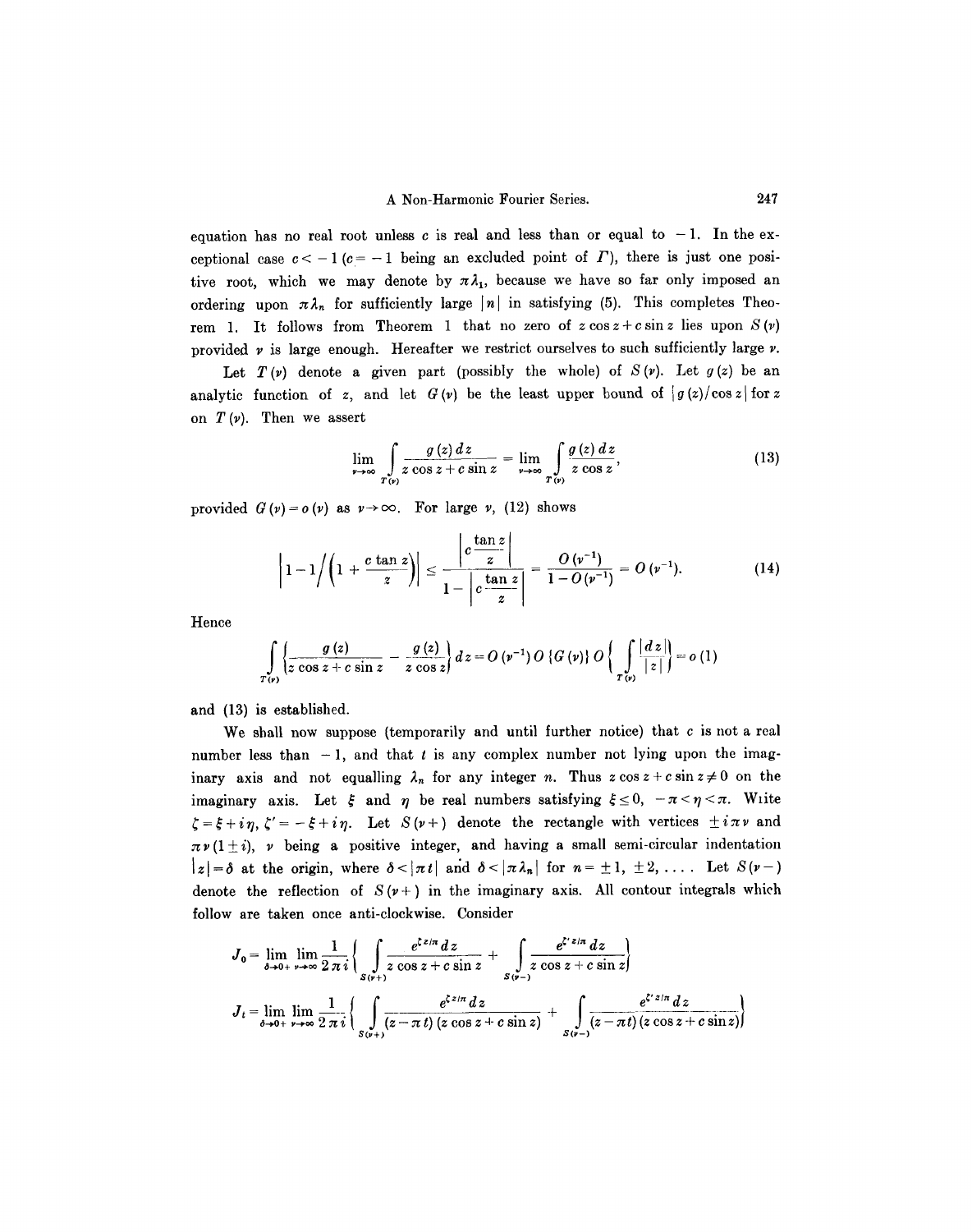We shall show first that the contributions to  $J_0$  and  $J_t$  from integrations along parts of  $S(\nu)$  are zero. On the common part of  $S(\nu)$  and  $S(\nu+)$ 

$$
\left| \frac{e^{\zeta z/n}}{\cos z} \right| = \frac{e^{(x \xi - y \eta)/n}}{\sqrt{(\cos^2 x \cosh^2 y + \sin^2 x \sinh^2 y)}} \le \frac{e^{|y|}}{|\sinh y|} = O(1); \tag{15}
$$

and a similar result holds for  $|e^{iz\pi}/\cos z|$  on the common part of  $S(v)$  and  $S(v-)$ . The same conclusions hold a fortiori if  $(z-\pi t)\cos z$  replaces  $\cos z$ . Hence by (13) we may disregard the quantity  $c \sin z$  in the denominators of the integrands. On the common part of  $S(\nu)$  and  $S(\nu+)$ , we have for  $z=R e^{i\theta}$ 

$$
e^{\zeta z/n}/\cos z = 2 e^{z \xi/\pi}/\{\vartheta_1 e^{-R \sin \theta (1 - \eta/n)} + \vartheta_2 e^{R \sin \theta (1 + \eta/\pi)}\},\tag{16}
$$

where  $|\vartheta_1| = |\vartheta_2| = 1$ . Now  $x \xi/\pi$  is non-positive, and  $1 \pm \eta/\pi$  are both strictly positive. Hence to each prescribed  $\varepsilon > 0$ , we can find  $\nu_2 = \nu_2 (\varepsilon, \eta)$  such that the modulus of the right-hand Lide of (16) is less than  $\varepsilon$  for  $R \geq \pi \nu_2$ , provided  $|\theta| \geq \varepsilon$ . For the exceptional set  $|\theta| < \varepsilon$ , the left-hand side of (16) is bounded, by (15). Hence the contribution to the first integral of  $J_0$  must be zero when  $r \rightarrow \infty$ . A similar conclusion holds for the common part of  $S(v-)$  and  $S(v)$ ,  $e^{\zeta^2/\pi}$  replacing  $e^{\zeta^2/\pi}$ ; and a fortiori the contributions to  $J_t$  are zero.

Next consider the contributions to  $J_t$  from the integrals along the imaginary axis. They are

$$
\lim_{\delta\to 0+}\lim_{\nu\to\infty}\frac{1}{2\,\pi\,i}\bigg\{\int\limits_{-\pi\,y}^{-\delta}\,+\,\int\limits_{\delta}^{\pi\,y}\bigg\}\frac{e^{-y\,\eta/x}\,(e^{-i\,\xi\,y/x}-e^{i\,\xi\,y/x})}{(iy-\pi\,t)\,(iy\,\cosh\,y+i\,c\,\sinh\,y)}\,i\,d\,y.
$$

After a little algebra this reduces to

$$
\frac{2}{\pi}\int\limits_{0}^{\infty}\frac{\left\{\pi\,t\cosh\,(y\,\eta/\pi)-i\,y\,\sinh\,(y\,\eta/\pi)\right\}\,\sin\,(y\,\xi/\pi)}{(y^2+\pi^2\,t^2)\,(y\,\cosh\,y+c\,\sinh\,y)}\,d\,y.
$$

Similarly the contribution to  $J_0$  from the integrals along the imaginary axis turns out to be

$$
-\frac{2}{\pi}\int\limits_{0}^{\infty}\frac{\cosh\left(y\,\eta/\pi\right)\sin\left(y\,\xi/\pi\right)}{y\cosh y+c\sinh y}\,dy.
$$

The contributions to  $J_0$  and  $J_t$  from the small semicircles at the origin are half the sum of the two residues; and turn out to be  $-1/(c+1)$  and  $1/\pi t(c+1)$  respectively.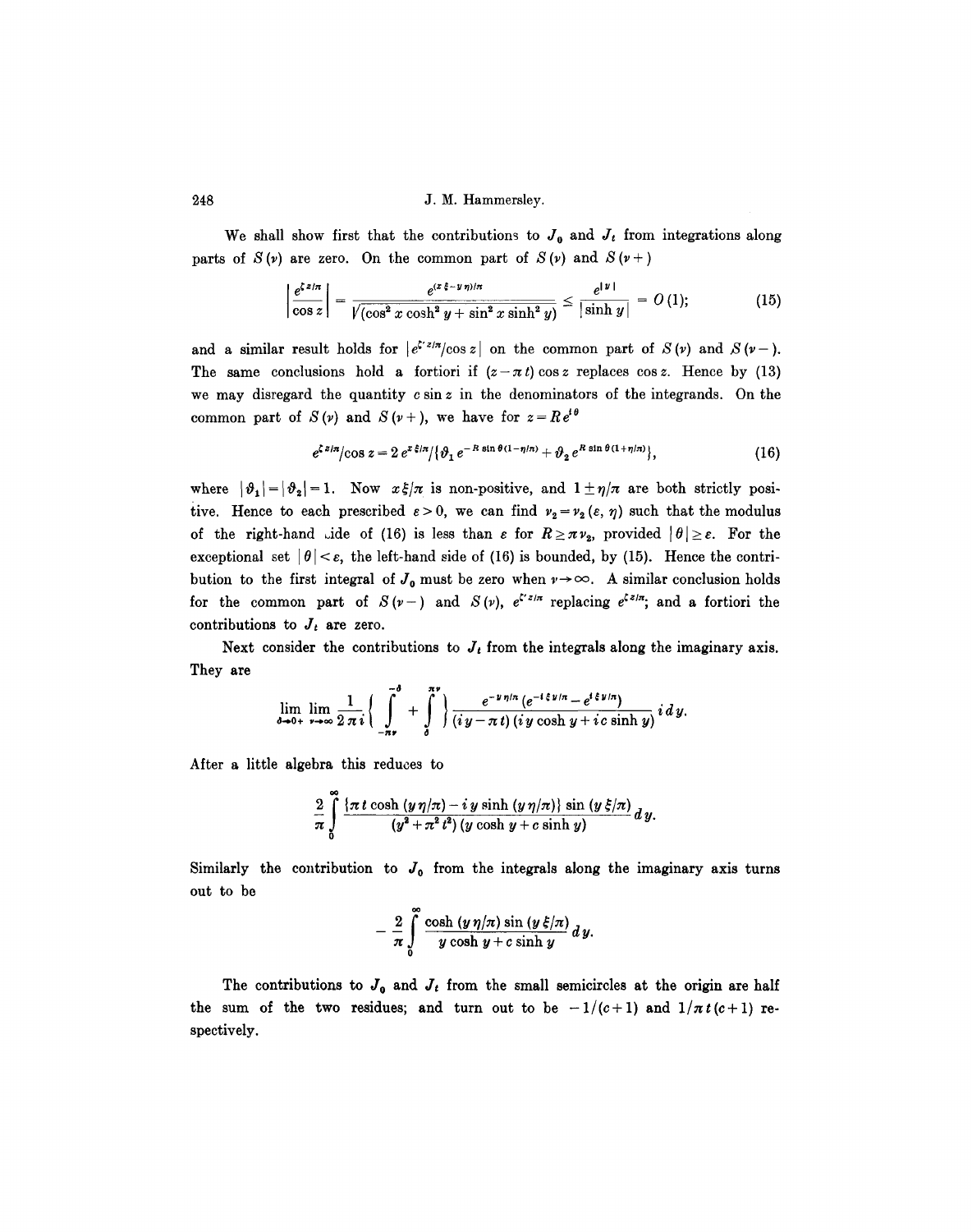We can, on the other hand, determine  $J_0$  and  $J_t$  as the limits of the sum of residues within the contours. Since at  $z = \pi \lambda_n$ 

$$
\frac{d}{d z}(z \cos z + c \sin z) = [(1+c)-z \tan z] \cos z = \left(1+c+\frac{\pi^2 \lambda_n^2}{c}\right) \cos \pi \lambda_n
$$

by (4), we have

$$
J_0 = \sum_{n=1}^{\infty} \frac{ce^{\lambda_n \xi} \left(e^{t\lambda_n \eta} + e^{-t\lambda_n \eta}\right)}{\left\{c \left(c+1\right) + \pi^2 \lambda_n^2\right\} \cos \pi \lambda_n} = 2 c \sum_{n=1}^{\infty} \frac{e^{\lambda_n \xi} \cos \lambda_n \eta}{\left\{c \left(c+1\right) + \pi^2 \lambda_n^2\right\} \cos \pi \lambda_n}
$$

For  $J_t$ , the pole at  $\pi t$  will fall within  $S(\nu+)$  or  $S(\nu-)$  according as  $\phi > 0$  or  $\phi < 0$ where  $\phi = \text{sgn} \{ \Re(t) \}.$  We therefore find

$$
J_t = \frac{2 c}{\pi} \sum_{n=1}^{\infty} \frac{e^{\lambda_n \xi} (t \cos \lambda_n \eta + i \lambda_n \sin \lambda_n \eta)}{(\lambda_n^2 - t^2) \{c (c+1) + \pi^2 \lambda_n^2\} \cos \pi \lambda_n} + \frac{e^{\phi \xi t + i \eta t}}{\pi t \cos \pi t + c \sin \pi t}
$$

Collection of the results for  $J_0$  yields

$$
1 = -2 c (c+1) \sum_{n=1}^{\infty} \frac{e^{\lambda_n \xi} \cos \lambda_n \eta}{\left\{c (c+1) + \pi^2 \lambda_n^2\right\} \cos \pi \lambda_n} - \frac{2 (c+1)}{\pi} \int_{0}^{\infty} \frac{\cosh (y \eta / \pi) \sin (y \xi / \pi) dy}{\cosh y + c \sinh y}; \quad (17)
$$

and similarly the terms for  $J_t$  provide

$$
\frac{e^{\varphi\,\xi\,t+i\,\eta\,t}}{\pi\,t\,\cos\pi\,t+c\,\sin\pi\,t}=\frac{1}{\pi\,t\,(c+1)}-\frac{2\,c}{\pi}\sum_{n=1}^{\infty}\frac{e^{\lambda_n\,\xi}\,(t\,\cos\,\lambda_n\,\eta+i\,\lambda_n\,\sin\,\lambda_n\,\eta)}{\left(\lambda_n^2-t^2\right)\,\left\{c\,(c+1)+\pi^2\,\lambda_n^2\right\}\,\cos\,\pi\,\lambda_n}+\frac{2}{\pi}\int\limits_{0}^{\infty}\frac{\left\{\pi\,t\,\cosh\,(y\,\eta/\pi)-iy\,\sinh\,(y\,\eta/\pi)\right\}\,\sin\,(y\,\xi/\pi)\,dy}{\left(y^2+\pi^2\,t^2\right)\left(y\,\cosh\,y+c\,\sinh\,y\right)}.\tag{18}
$$

Let us now examine the effect of relaxing the condition that  $c$  should not be a negative real number less than  $-1$ . In case c is real and  $c < -1$  the term  $z \cos z + c \sin z$  in the denominators of the original expression for  $J_0$  and  $J_t$  would yield poles on the imaginary axis at  $\pm \pi \lambda_1$ . We could exclude these by small semicircular indentations  $|z+\pi\lambda_1|=\delta$ . The integrals around these semicircles would yield the term  $2 c e^{\lambda_1 t} \cos \lambda_1 \eta / \{c (c + 1) + \pi^2 \lambda_1^2\} \cos \pi \lambda_1$  in  $J_0$  and a corresponding term in *Jr.* The integrals along the imaginary axis would yield the same result as before, except that the integral in  $J_0$ 

$$
\int\limits_{0}^{\infty}\frac{\cosh\left(y\,\eta/\pi\right)\sin\left(y\,\xi/\pi\right)}{y\,\cosh\,y+c\,\sinh\,y}\,dy
$$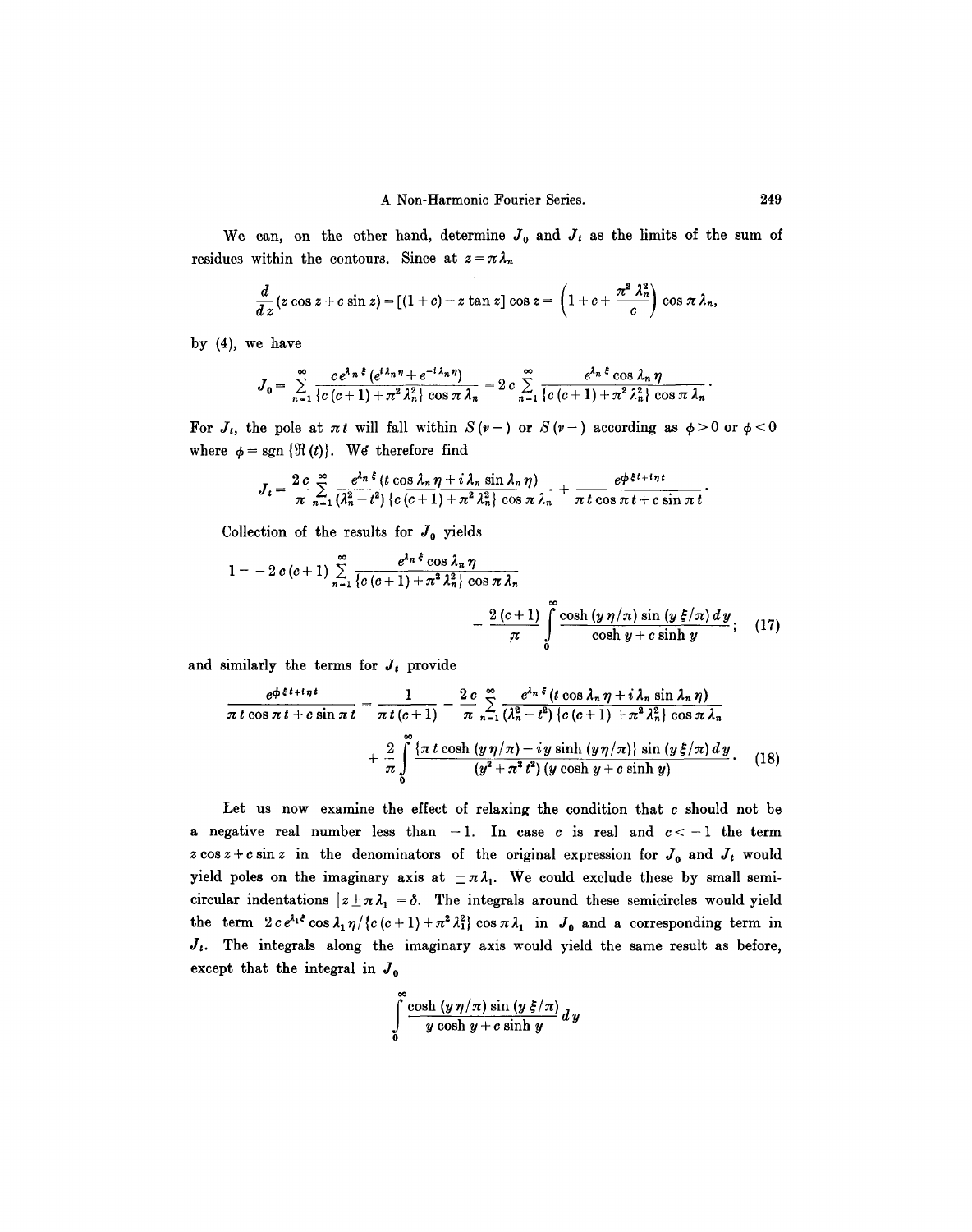would be taken as its principal value at the point  $y=-i\pi\lambda_1$ . The corresponding integral in  $J_t$  must be interpreted in the same way. Again if we relax the condition that t shall not lie on the imaginary axis, we make a small indentation  $|z-\pi t|=\delta$ ; and proceed as before. It follows that (17) and (18) are true, provided that the integrals are taken as principal ones, for all c (except of course the set  $\Gamma$ ) and all complex t except  $\lambda_n$ ,  $n=0, \pm 1, \pm 2, \ldots$ .

Now multiply (17) by  $1/\pi t(c+1)$  and add the result to (18). This gives, for  $\xi \leq 0, -\pi < \eta < \pi,$ 

$$
e^{\phi \xi t + i\eta t} = -2 c \sum_{n=1}^{\infty} \left( \cos \pi t + c \frac{\sin \pi t}{\pi t} \right) \frac{e^{\lambda_n \xi} \lambda_n (\lambda_n \cos \lambda_n \eta + i t \sin \lambda_n \eta)}{(\lambda_n^2 - t^2) \{c (c+1) + \pi^2 \lambda_n^2\} \cos \pi \lambda_n} - \frac{2}{\pi} \left( \cos \pi t + c \frac{\sin \pi t}{\pi t} \right) \int_0^{\infty} \frac{\{y \cosh (y \eta / \pi) + i \pi t \sinh (y \eta / \pi) \} y \sin (y \xi / \pi) dy}{(y^2 + \pi^2 t^2) (y \cosh y + c \sinh y)}, \quad (19)
$$

the integral being a principal one. We now assert that this relationship is true for all complex t. We have so far proved it for  $t \neq \lambda_n$ . In case  $t = \lambda_0 = 0$ , (19) reduces to (17), the term  $\sin \pi \theta / \pi 0$  being taken equal to 1 in the usual way. Again if we interpret in the same spirit

$$
\frac{\pi \lambda_n \cos \pi \lambda_n + c \sin \pi \lambda_n}{\lambda_n - \lambda_n} = \lim_{t \to \lambda_n} \frac{\pi t \cos \pi t + c \sin \pi t}{\lambda_n - t} = -\frac{\pi}{c} \left\{ c (c+1) + \pi^2 \lambda_n^2 \right\} \cos \pi \lambda_n,
$$

then the formal substitution of  $t = \lambda_n (n \neq 0)$  in (19) reduces it to the trivial identity  $e^{\lambda_n\zeta} = e^{\lambda_n\zeta}$ .

Putting  $\xi = 0$  in (19) gives Theorem 3 in case  $-\pi < \eta < \pi$ . To deduce the rest of Theorem 3 consider

$$
K_0(\pm \pi) = \lim_{\nu \to \infty} \frac{1}{2 \pi i} \int_{S(\nu)} \frac{e^{\pm iz} dz}{z \cos z + c \sin z}, \quad K_t(\pm \pi) = \lim_{\nu \to \infty} \frac{1}{2 \pi i} \int_{S(\nu)} \frac{e^{\pm iz} dz}{(z - \pi t) (z \cos z + c \sin z)}.
$$

A glance at (15) shows it is valid for  $\eta = \pm \pi$ . Hence we may omit the term c sin z in the above integrals. Next  $e^{t^2}/\cos z$  is bounded on  $S(v)$ , as we may see by multiplying (11) by  $|z/c|$ . It follows that  $K_t(\pm \pi)=0$ , since

$$
\int_{S(v)} \{e^{\pm iz}/(z-\pi t) z \cos z\} dz = O\left\{\int_{S(v)} O(v^{-1}) \frac{|dz|}{|z|}\right\} = O(v^{-1}).
$$

On the other hand

$$
K_0(\pm \pi)=\lim_{\nu\to\infty}\frac{1}{2\pi i}\bigg\{\int\limits_{S(\nu)}\frac{dz}{z}\pm \int\limits_{S(\nu)}\frac{\tan z}{z}\,dz\bigg\}=1,
$$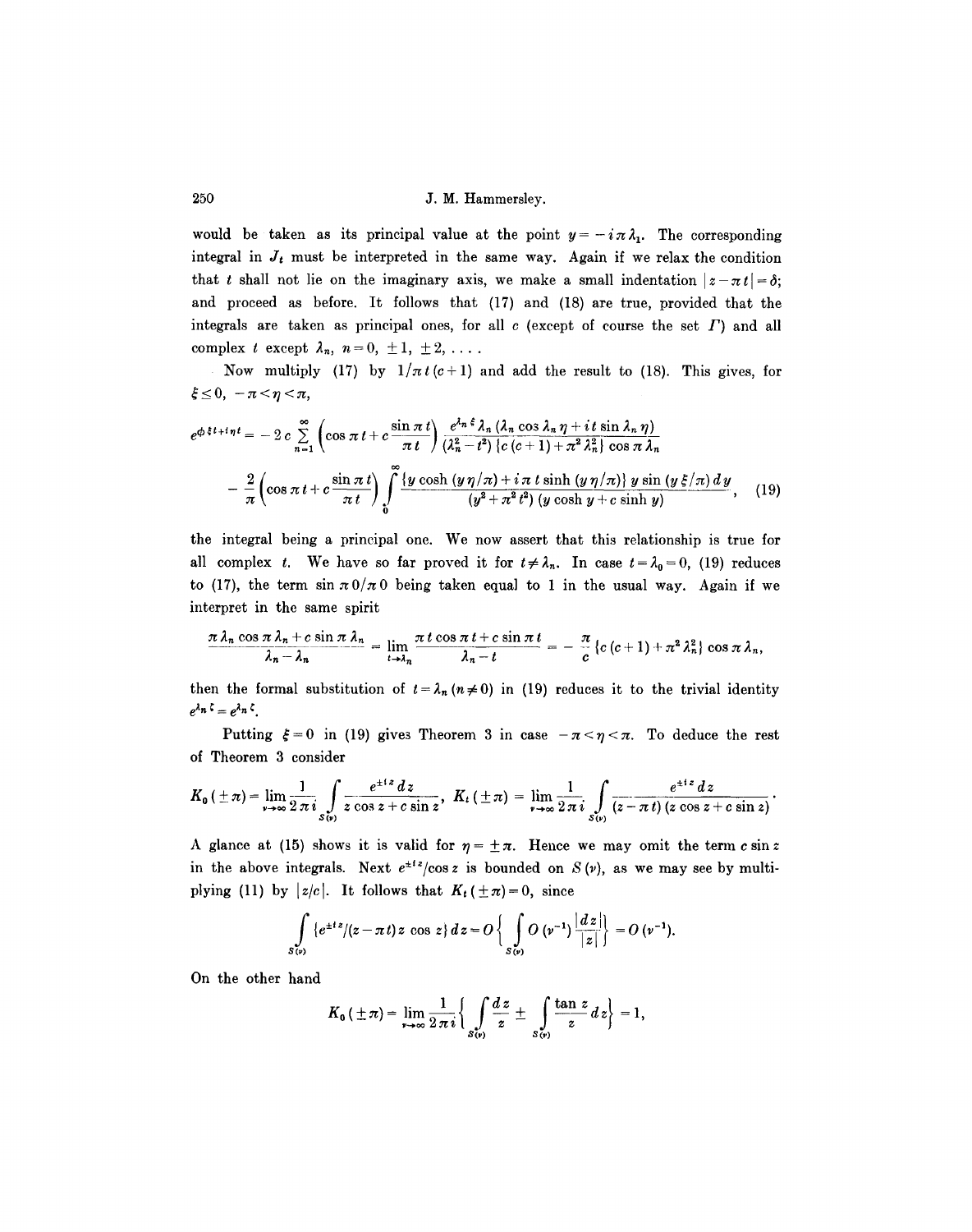because tan  $z/z$  is an even function of z and  $S(\nu)$  is symmetrical about the origin. Evaluating  $K_0(\pm \pi)$  and  $K_t(\pm \pi)$  as the sum of their residues, we deduce the rest of Theorem 3 without difficulty.

We now and henceforth take  $t$  to be a positive integer. Combining (19) with the result obtained by writing  $-\eta$  for  $\eta$ , we get for any pair of numbers a' and b'

$$
(a'\cos\eta t + b'\sin\eta t) e^{\xi t} = (-\zeta)^{t+1} 2c \sum_{n=1}^{\infty} \frac{\lambda_n (a'\lambda_n \cos \lambda_n \eta + b' \tan \lambda_n \eta) e^{\lambda_n \xi}}{(\lambda_n^2 - t^2) (c(c+1) + \pi^2 \lambda_n^2) \cos \pi \lambda_n}
$$

$$
+ (-\zeta)^{t+1} 2 \int_0^{\infty} \frac{(a' \ y \cos \mathrm{h} y + b' \ t \sin \mathrm{h} \ y) y \sin \psi \xi \, dy}{(y^2 + t^2) (\pi \ y \cosh \pi \ y + c \sinh \pi \ y)}, \ \xi \le 0, -\pi < \eta < \pi. \tag{20}
$$

Here the integral has been modified slightly by the substitution  $\pi y$  for y. Should the integrand have poles, the integral is to have principal value. Let  $f(\eta)$  be any given function of  $L(-\pi, \pi)$  with ordinary Fourier coefficients  $a'_t$  and  $b'_t$ 

$$
a'_{t} = \frac{1}{\pi} \int_{-\pi}^{\pi} f(\eta) \cos \eta t d\eta, \quad b'_{t} = \frac{1}{\pi} \int_{-\pi}^{\pi} f(\eta) \sin \eta t d\eta, \quad t = 0, 1, 2 \ldots
$$

Let  $s'(\eta)$  denote the Abel sum

$$
s'(\eta) = \frac{1}{2} a'_0 + (\mathfrak{A}) \sum_{t=1}^{\infty} (a'_t \cos \eta t + b'_t \sin t \eta).
$$

**Then** 

$$
s'(\eta) - \frac{1}{2} a_0' = \lim_{\xi \to 0^-} \lim_{\tau \to 1^-} \sum_{t=1}^{\infty} (a_t' \cos t \eta + b_t' \sin t \eta) (r e^{\xi})^t
$$
  
= -2 c \lim\_{\xi \to 0^-} S(\xi, \eta) - 2 \lim\_{\xi \to 0^-} I(\xi, \eta) (21)

where

$$
S\left(\xi,\,\eta\right)=\lim_{r\to 1^-}\sum_{t=1}^{\infty}\sum_{n=1}^{\infty}\frac{(-)^{t}r^{t}\,\lambda_{n}\left(a_{t}^{'}\,\lambda_{n}\cos\lambda_{n}\,\eta+b_{t}^{'}\,t\sin\lambda_{n}\,\eta\right)e^{\lambda_{n}\,\xi}}{\left(\lambda_{n}^{2}-t^{2}\right)\left(c\left(c+1\right)+\pi^{2}\,\lambda_{n}^{2}\right)\,\cos\pi\,\lambda_{n}}\tag{22}
$$

$$
I(\xi, \eta) = \lim_{r \to 1^-} \sum_{t=1}^{\infty} \int_{0}^{\infty} \frac{(-)^t r^t (a'_t y \cosh y \eta + b'_t t \sinh y \eta) y \sin y \xi dy}{(y^2 + t^2) (\pi y \cosh \pi y + c \sinh \pi y)}.
$$
 (23)

We shall first show that  $I(\xi, \eta) \to 0$  as  $\xi \to 0$ - uniformly in  $\eta$  for every  $\eta$  in a closed interval  $-\pi + \delta \leq \eta \leq \pi - \delta$  for arbitrary  $\delta > 0$ .

For brevity let us write  $Q(y, \xi) = y \sin y \xi / (\pi y \cosh \pi y + c \sinh \pi y)$ . Consider first

$$
I(\xi, \eta) = S_1 = \lim_{r \to 1^-} \sum_{t=1}^{\infty} r^t \int_0^{\infty} Q(y, \xi) \frac{(-)^t (a'_t y \cosh y \eta + b'_t t \sinh y \eta)}{y^2 + t^2} dy.
$$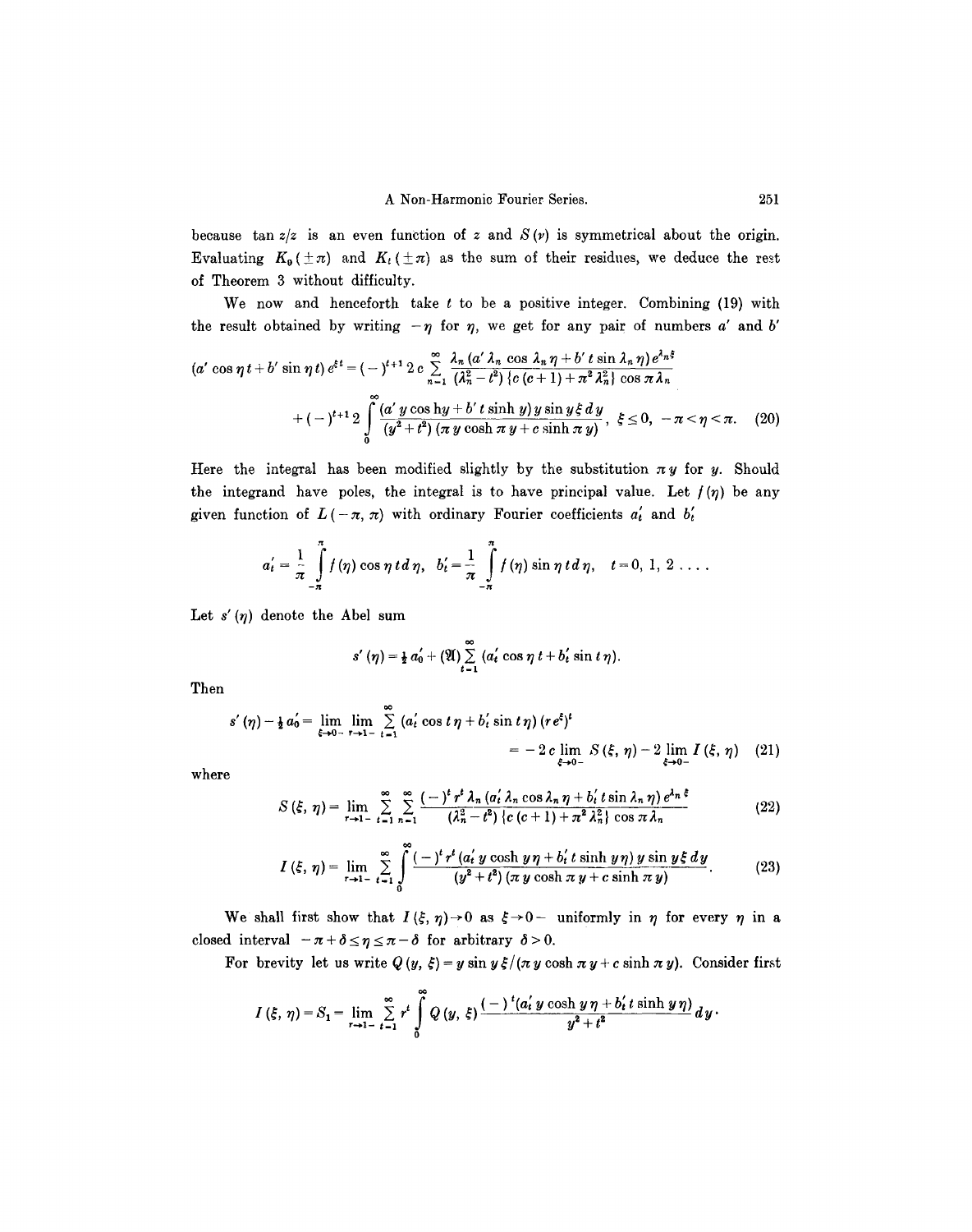This as a power series in  $r^t$ ; and hence by Abel's theorem

$$
S_1 = \sum_{t=1}^{\infty} \int_{0}^{\infty} Q(y, \xi) \frac{(-)^t (a'_t y \cosh y \eta + b'_t t \sinh y \eta)}{y^2 + t^2} dy,
$$
 (24)

provided that the right-hand side of (24) exists. Let

$$
S_2 = \sum_{t=1}^{\infty} \int_{0}^{\infty} \frac{(-t)^t b'_t}{t} Q(y, \xi) \sinh(y \eta \, dy), \tag{25}
$$

where (for the moment) we assume the existence of  $S_2$ . Then

$$
|S_1 - S_2| = \left| \sum_{t=1}^{\infty} \int_0^{\infty} Q(y, \xi) \left\{ \frac{(-)^t a'_t y \cosh y \eta}{y^2 + t^2} - \frac{(-)^t b'_t y^2 \sinh y \eta}{t (y^2 + t^2)} \right\} dy \right|
$$
  

$$
\leq \int_0^{\infty} |Q(y, \xi)| \left\{ y \cosh y \eta \sum_{t=1}^{\infty} \frac{|a'_t|}{t^2} + y^2 |\sinh y \eta| \sum_{t=1}^{\infty} \frac{|b'_t|}{t^3} \right\} dy
$$
  

$$
\leq K_1 \int_0^{\infty} y^2 \cosh y \eta |Q(y, \xi)| dy,
$$
 (26)

for some constant  $K_1$ , since  $a'_t$  and  $b'_t$ , being Fourier coefficients, tend to zero as  $t\rightarrow\infty$  (Hardy and Rogosinski[2] Theorem 30). However, since  $|\eta| \leq \pi - \delta$ , we can find  $K_2$  such that the right-hand side of (26) is less than

$$
K_2\int\limits_{0}^{\infty}y^2e^{-\frac{1}{2}\delta y}\big|\sin y\xi\big|\,dy,
$$

which tends to zero (obviously without depending upon  $\eta$ ) as  $\xi \rightarrow 0-$ . It is therefore enough to show that  $S_2$  exists and tends to zero as  $\xi \rightarrow 0-$  uniformly in  $\eta$ . But  $Q(y, \xi)$  sinh  $y\eta$  is independent of t, and so

$$
S_2 = \int\limits_0^\infty \sum\limits_{t=1}^\infty \frac{(-\theta)^t b'_t}{t} Q(y, \xi) \sinh(y \eta \, dy)
$$

and, by the same argument as before,  $S_2$  will have the required properties if

$$
S_3 = \sum_{t=1}^{\infty} \frac{(-)^t b'_t}{t}
$$

exists. But (Hardy and Rogosinski [2] Theorem 44) a Fourier series may be integrated term by term; whence it is easy to verify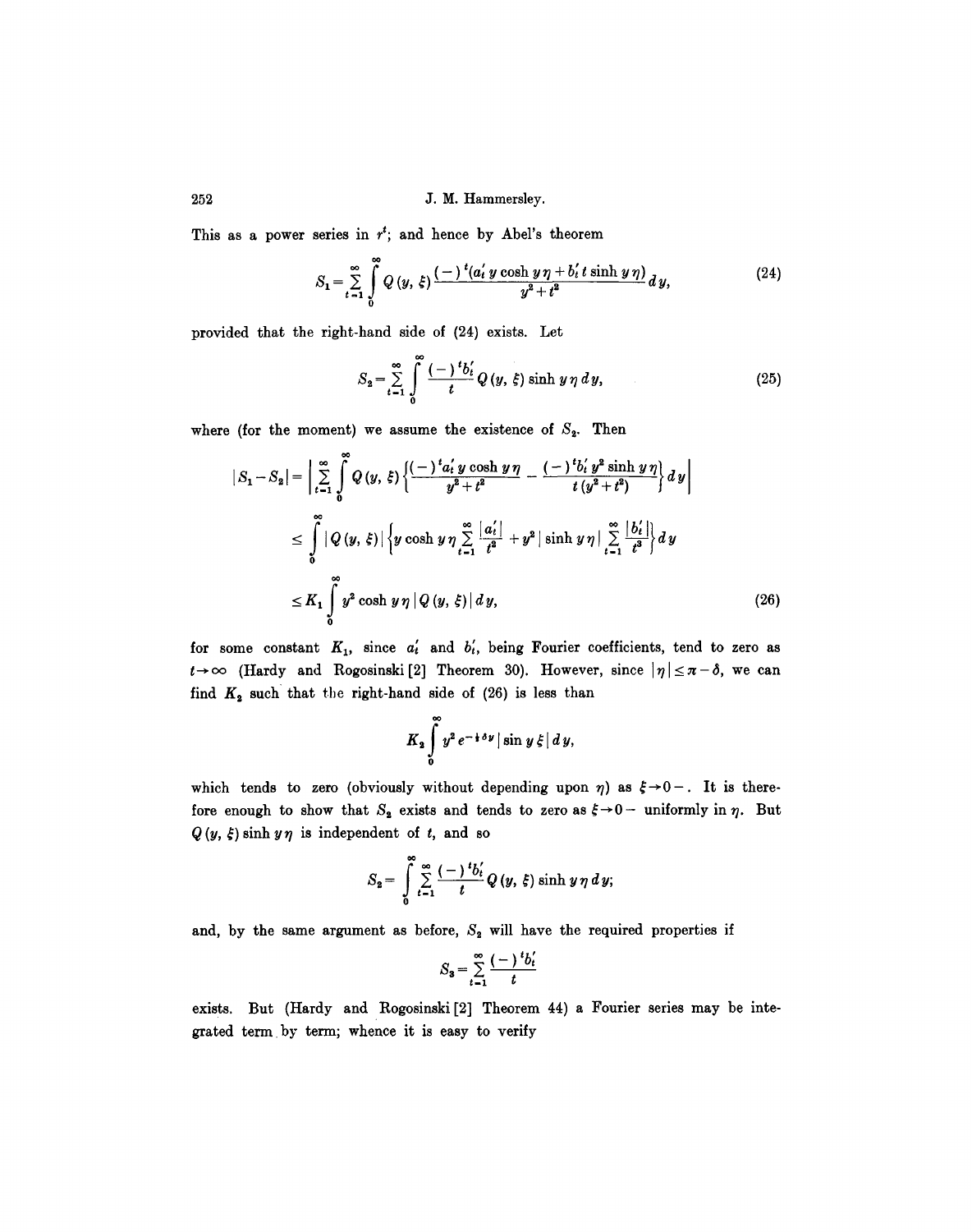$$
S_3 = \frac{1}{2} \pi a'_0 - \frac{1}{2 \pi} \int_{-\pi}^{\pi} (\pi + \eta) f(\eta) d\eta,
$$

which exists because  $f(\eta)$  belongs to  $L(-\pi, \pi)$ . We remark in conclusion that the above argument is not affected by the possibility that the integrals may be principal; for the pole of the integrand is simple if existent. Thus if c is real and  $c < -1$ , we  $-i\lambda_1$   $-2i\lambda_1$  ; can write the integral in the form  $= | + | + |$ ; and then by writing  $-y$ 0 0  $-i \lambda_1$   $-2i \lambda_1$ for y in the first integral and combining it with the second, the factor  $(\pi y \cosh \pi y +$ +c sinh  $\pi y$ <sup>-1</sup> will be converted into a bounded term. This disposes of  $I(\xi, \eta)$ , and we now turn to the more difficult treatment of  $S(\xi, \eta)$ .

For brevity write

$$
p_{t, n} = \frac{(-\int^t \lambda_n \left(a'_t \lambda_n \cos \lambda_n \eta + b'_t t \sin \lambda_n \eta\right) e^{(\lambda_n - n)\xi}}{\left(\lambda_n^2 - t^2\right) \left\{c \left(c + 1\right) + \pi^2 \lambda_n^2\right\} \cos \pi \lambda_n};\tag{27}
$$

so that

$$
S(\xi,\eta)=\lim_{r\to 1^-}\sum_{t=1}^{\infty}\sum_{n=1}^{\infty}p_{t,n}r^te^{n\xi}.
$$
 (28)

Until further notice we shall suppose that  $\xi$  has a fixed value  $\xi$  < 0. We notice that  $\lambda_n \neq t$ ; for if this were the case

$$
0 = \pi \lambda_n \cos \pi \lambda_n + c \sin \pi \lambda_n = \pi t \cos \pi t + c \sin \pi t = (-)^t \pi t,
$$

which is impossible since t is a positive integer. Also, for large n,  $\lambda_n - t$  differs from an integer by  $\frac{1}{2}+O(n^{-1})$  by (5). Hence for all n and all t,  $(\lambda_n-t)^{-1}=O(1)$ . Next  $\lambda_n/(\lambda_n+t)$  and  $t/(\lambda_n+t)$  are both O(1). Equation (5) shows that

$$
\cos \pi \lambda_n = (-)^{n+1} \sin \left\{ \frac{c}{\pi n} + O\left( n^{-2} \right) \right\}
$$

whence  $\lambda_n/\{c(c+1)+\pi^2\lambda_n^2\}$  cos  $\pi\lambda_n=O(1)$ . Finally  $a'_t$ ,  $b'_t$ , cos  $\lambda_n\eta$ , sin  $\lambda_n\eta$ , and  $e^{(\lambda_n - n)\xi}$  are all bounded. Consequently  $p_{t,n}$  is bounded, for all t and all n. Then for every fixed  $r < 1$  and every fixed  $\xi < 0$ ,  $\sum_{t=1}^{\infty} \sum_{n=1}^{\infty} p_{t,n} r^t e^{n \xi}$  is absolutely convergent, and is therefore convergent; and its sums by rows and by columns both exist. Hence we may invert the order of summation and deduce

$$
S(\xi, \eta) = \lim_{r \to 1^-} \sum_{n=1}^{\infty} \sum_{t=1}^{\infty} p_{t, n} r^t e^{n \xi}.
$$
 (29)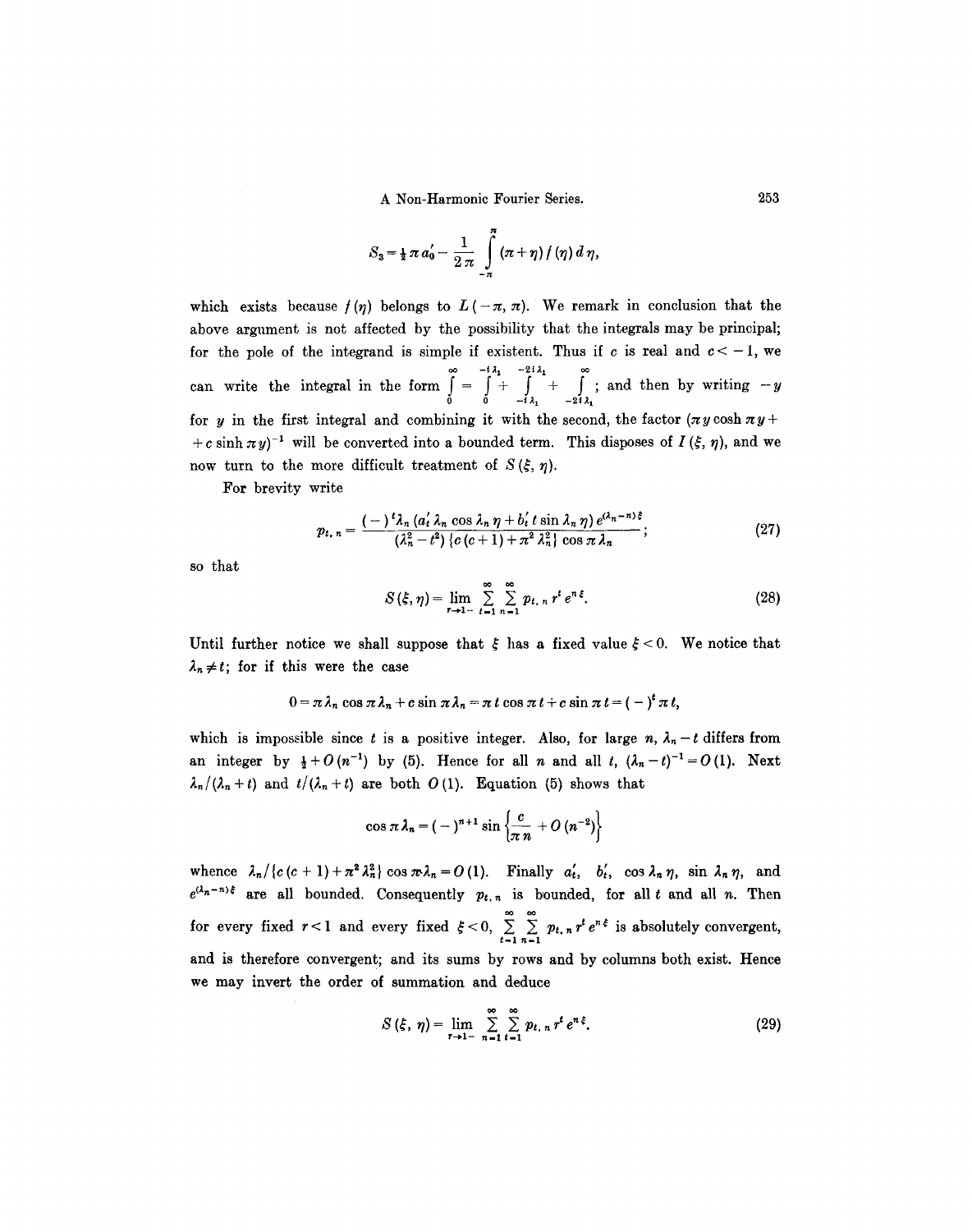The next step is to prove

$$
q_n(r) = \sum_{t=1}^{\infty} p_{t,n} r^t = O(n)
$$
 (30)

uniformly in r for  $r_0 \le r \le 1$  for some value of  $r_0 < 1$ . Since we may omit multipliers which depend only upon  $n$  and are bounded for all  $n$ , it is enough to prove

$$
u_n(r) = \sum_{t=1}^{\infty} \frac{\lambda_n a'_t(-r)^t}{\lambda_n^2 - t^2} = O\left(n\right), \ \ v_n\left(r\right) = \sum_{t=1}^{\infty} \frac{t b'_t(-r)^t}{\lambda_n^2 - t^2} = O\left(n\right) \tag{31}
$$

uniformly in *r* for  $r_0 \le r \le 1$ . Now  $S_3(r) = \sum_{t=1} b'_t(-r)^t/t$  is obviously independent of *n* and it exists because  $S_3(1) = S_3$  exists, as already proved. Moreover  $\lim_{r\to 1^-} S_3(r) =$ =  $S_3(1)$  by Abel's theorem. Hence there exists  $r_0 < 1$  such that  $S_3(r)$  is bounded for  $r_0 \le r \le 1$ , and (obviously) therefore uniformly bounded in n. Thus instead of the second relation of (31) it is sufficient to prove

$$
w_n(r) = v_n(r) + S_3(r) = \sum_{t=1}^{\infty} \frac{\lambda_n^2 b'_t(-r)^t}{t(\lambda_n^2 - t^2)} = O(n)
$$

uniformly in  $r_0 \le r \le 1$ . Since  $u_n(r)$  and  $w_n(r)$  are both power series in r, they will exist and be  $O(n)$  uniformly in  $r_0 \le r \le 1$  if

$$
U_n = \sum_{t=1}^{\infty} \frac{|\lambda_n|}{|\lambda_n^2 - t^2|} = O(n), \ \ W_n = \sum_{t=1}^{\infty} \frac{|\lambda_n^2|}{t |\lambda_n^2 - t^2|} = O(n), \tag{32}
$$

because  $a'_t$ ,  $b'_t$  are bounded. However

$$
U_n = \sum_{t=1}^n \frac{|\lambda_n|}{|\lambda_n^2 - t^2|} + \sum_{t=n+1}^\infty \frac{|\lambda_n|}{|\lambda_n^2 - t^2|} = n. \quad O(1) + O(\lambda_n) \sum_{t=1}^\infty t^{-2} = O(n)
$$

and  $W_n$  behaves similarly. Thus (30) is established. We now see that for each fixed  $< 0, \sum_{n=1}^{\infty} q_n(r) e^{n \xi}$  is uniformly convergent for  $r_0 \le r \le 1$ , and hence

$$
S(\xi, \eta) = \lim_{r \to 1^-} \sum_{n=1}^{\infty} q_n(r) e^{n \xi} = \sum_{n=1}^{\infty} \lim_{r \to 1^-} q_n(r) e^{n \xi}.
$$
 (33)

Next we invoke Abel's theorem once more to show that

$$
\lim_{r \to 1-} q_n(r) = \lim_{r \to 1-} \sum_{t=1}^{\infty} p_{t, n} r^t = \sum_{t=1}^{\infty} p_{t, n}, \qquad (34)
$$

for we have already demonstrated the existence of  $\sum_{t=1}^{\infty} p_{t,n}$ . Collection of the results so far obtained yields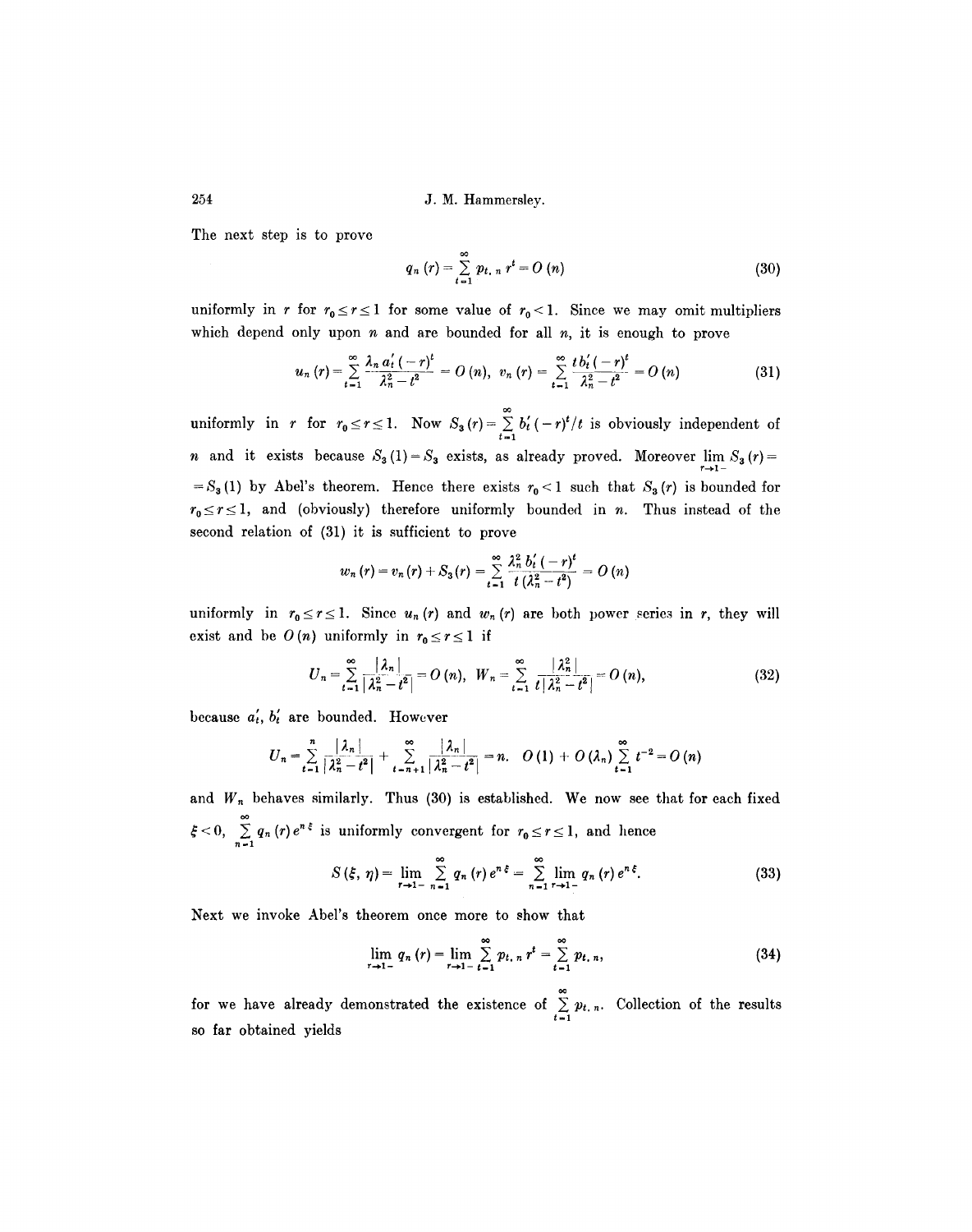A Non-Harmonic Fourier Series. 255

$$
S\left(\xi,\,\eta\right)=\sum_{n=1}^{\infty}\left[\left\{\sum_{t=1}^{\infty}\frac{(-)^{t}a_{t}'\lambda_{n}}{\lambda_{n}^{2}-t^{2}}\right\}\cos\lambda_{n}\,\eta+\left\{\sum_{t=1}^{\infty}\frac{(-)^{t}b_{t}'t}{\lambda_{n}^{2}-t^{2}}\right\}\sin\lambda_{n}\,\eta\right].
$$
\n
$$
\cdot\left[\frac{\lambda_{n}e^{\lambda_{n}\,\xi}}{\left\{c\left(c+1\right)+\pi^{2}\lambda_{n}^{2}\right\}\cos\pi\,\lambda_{n}}\right].
$$
\n(35)

Now (Hobson[4] p. 581) an ordinary Fourier series may be multiplied by a function of bounded variation and integrated term by term, provided the resulting series converges. Thus

$$
F_n = \int_{-\pi}^{\pi} \{f(\eta) - \frac{1}{2} a_0'\} \cos \lambda_n \eta \, d\eta = \int_{-\pi}^{\pi} \left\{ \sum_{t=1}^{\infty} a_t' \cos t \eta + b_t' \sin t \eta \right\} \cos \lambda_n \eta \, d\eta
$$

$$
= \sum_{t=1}^{\infty} \int_{-\pi}^{\pi} \{a_t' \cos t \eta + b_t' \sin t \eta\} \cos \lambda_n \eta \, d\eta = \sum_{t=1}^{\infty} a_t' \int_{-\pi}^{\pi} \cos t \eta \cos \lambda_n \eta \, d\eta
$$

$$
= 2 \sin \pi \lambda_n \sum_{t=1}^{\infty} \frac{(-)^t a_t' \lambda_n}{\lambda_n^2 - t^2};
$$
(36)

for we have already shown that the right-hand side of (36) exists. Similarly we have

$$
G_n = \int_{-\pi}^{\pi} f(\eta) \sin \lambda_n \eta \, d\eta = 2 \sin \pi \lambda_n \sum_{t=1}^{\infty} \frac{(-1)^t b_t'}{\lambda_n^2 - t^2}.
$$
 (37)

However,  $f(\eta)$  belongs to  $L(-\pi, \pi)$ ; and it therefore follows from the Riemann-Lebesgue lemma (Whittaker and Watson [8] p. 172) that

$$
F_n = o(1), G_n = o(1) \text{ as } n \to \infty.
$$

Consequently as  $n \to \infty$ 

$$
\alpha_n = \alpha_n (\eta) = [F_n \cos \lambda_n \eta + G_n \sin \lambda_n \eta] \left[ \frac{\lambda_n}{\{c(c+1) + \pi^2 \lambda_n^2 \} 2 \sin \pi \lambda_n \cos \pi \lambda_n} \right] = o(1) \quad (38)
$$

and  $(35)$  reduces to

$$
S(\xi, \eta) = \sum_{n=1}^{\infty} \alpha_n e^{\lambda_n \xi}.
$$
 (39)

We now remove the restriction that  $\xi < 0$  is fixed; and we assert that  $\lim_{\xi \to 0^-} S(\xi, \eta)$ exists whenever s'( $\eta$ ) exists. This follows from (21): for  $c \neq 0$  by hypothesis, and lim  $I(\xi, \eta) = 0$  in  $-\pi < \eta < \pi$  because we have already proved this for  $-\pi + \delta \leq \eta \leq \pi$  $\xi \rightarrow 0 \leq \pi - \delta$  for arbitrary  $\delta > 0$ . However, s'(*n*) exists for almost all  $\eta$  (Hardy and Rogo-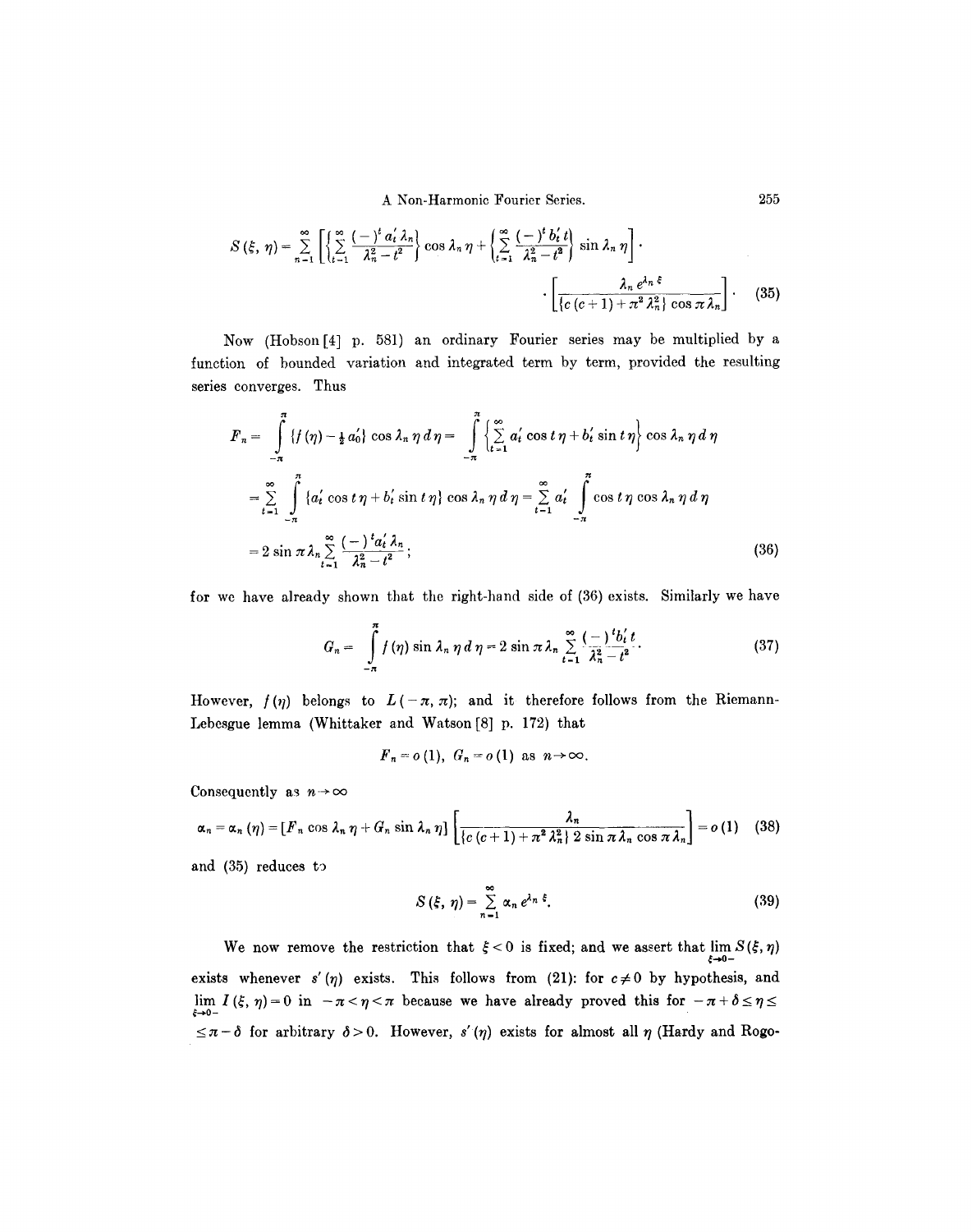sinski [2] Theorem 75). We hereafter<sup>1</sup> consider any fixed value of  $\eta$  for which s'( $\eta$ ) exists. For this value of  $\eta$ ,  $S(\xi, \eta)$  exists for  $\xi < 0$ ; and we define  $S(0, \eta) = \lim_{\xi \to 0^-} S(\xi, \eta)$ . For every given closed interval  $\xi_1 \leq \xi \leq \xi_2 < 0$ , the series  $S(\xi, \eta)$  converges uniformly in  $\xi$ . Writing  $\phi(\xi) = \sum_{n=1}^{\infty} (\alpha_n/\lambda_n) e^{\lambda_n \xi}, \xi < 0$ , we have

$$
\phi(\xi) - \phi(\xi_1) = \sum_{n=1}^{\infty} \int_{\xi_1}^{\xi} \alpha_n e^{\lambda_n \xi} d\xi = \int_{\xi_1}^{\xi} \sum_{n=1}^{\infty} \alpha_n e^{\lambda_n \xi} d\xi = \int_{\xi_1}^{\xi} S(\xi, \eta) d\xi, \xi \leq \xi_2.
$$

This relationship is true for arbitrary  $\xi_2 < 0$ ; and hence for all  $\xi < 0$ . It follows that

$$
\lim_{\xi \to 0-} \phi(\xi) = \phi(\xi_1) + \int_{\xi_1}^{0} S(\xi, \eta) d\xi
$$

exists, by virtue of the existence of  $S(\xi, \eta)$  up to and including  $\xi = 0$ . Now

$$
\sum_{n=N}^{\infty} \left( \frac{\alpha_n}{n} - \frac{\alpha_n}{\lambda_n} \right) e^{\lambda_n \xi} \le \sum_{n=N}^{\infty} \left| \frac{\alpha_n}{n} - \frac{\alpha_n}{\lambda_n} \right| = \sum_{n=N}^{\infty} o(n^{-2}) = o(N^{-1}).
$$

The existence of  $\lim_{\xi \to 0^-} \phi(\xi)$  therefore demonstrates the existence of

$$
\lim_{\xi \to 0^-} \sum_{n=1}^{\infty} \frac{\alpha_n}{n} e^{\lambda_n \xi}.
$$
\n(40)

As a consequence of  $(5)$  there exists a positive constant  $M$  such that

$$
\left| e^{\lambda_n \xi} \left( 1 - \frac{c \xi}{\pi^2 n} \right) - e^{(n-1) \xi} \right| \leq \frac{M |\xi|}{n^2}
$$

for  $n = 1, 2, \ldots$  and all sufficiently small non-positive  $\xi$ . Hence

$$
\left|S(\xi,\,\eta)-\frac{c\,\xi}{\pi^2}\sum_{n=1}^{\infty}\frac{\alpha_n}{n}e^{\lambda_n\,\xi}-\sum_{n=1}^{\infty}\alpha_n\,e^{(n-1)\,\xi}\right|\leq M\,\big|\,\xi\,\big|\sum_{n=1}^{\infty}\frac{|\alpha_n|}{n^2}=O\left(\big|\,\xi\,\big|\right).
$$

Let  $\xi \rightarrow 0^-$ , notice the existence of (40), and deduce

$$
\lim_{\xi\to 0-} S(\xi, \eta) = \lim_{\xi\to 0-} \sum_{n=1}^{\infty} \alpha_n e^{(n-\frac{1}{2})\xi} = \lim_{\xi\to 0-} e^{-\xi/2} \sum_{n=1}^{\infty} \alpha_n e^{n\xi} = \mathfrak{A} \sum_{n=1}^{\infty} \alpha_n.
$$

Since Abelian summation is regular, Theorem 3 gives

<sup>1</sup> I could have condensed the ensuing analysis, had I known of a Tauberian theorem valid for Abelian summation with *complex* exponents. I am only aware of Tauberian theorems of the appropriate type restricted to real exponents (e.g. Hardy [1] Theorem 104).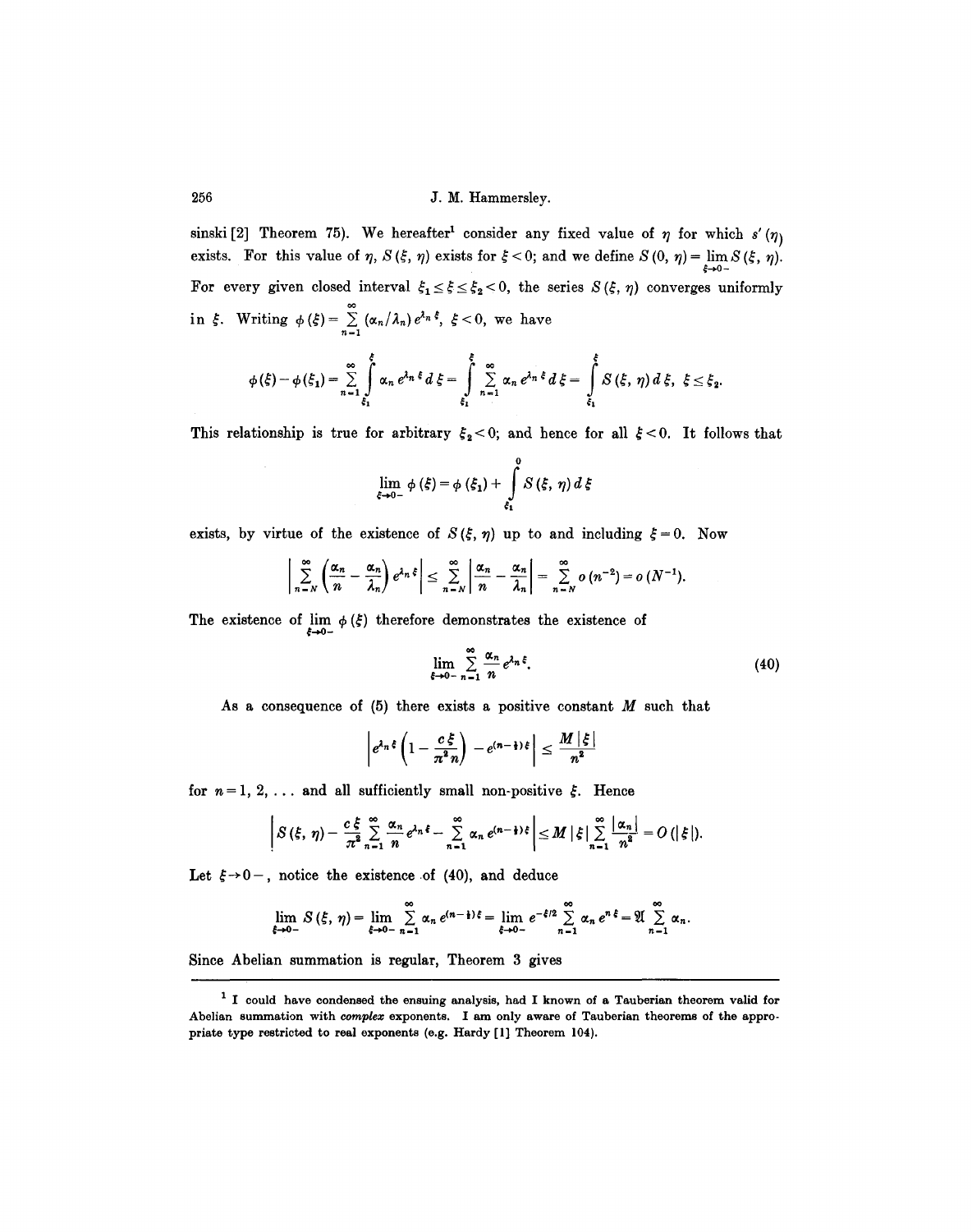A Non-Harmonic Fourier Series. 257

$$
\frac{1}{2}a'_0=\frac{1}{2\pi}\int\limits_{-\pi}^{\pi}f(\eta)\,d\,\eta=(\mathfrak{A})\sum\limits_{n=1}^{\infty}\frac{-c\,(c+1)\,\cos\,\lambda_n\,\eta}{\pi\,\{c\,(c+1)+\pi^2\,\lambda_n^2\}\,\cos\,\pi\,\lambda_n}\,\int\limits_{-\pi}^{\pi}f(\eta)\,d\,\eta.
$$

We collect these last two results with (36), (37) and (38) and deduce

$$
\frac{1}{2} a'_0 - 2 c \lim_{\xi \to 0^-} S(\xi, \eta) = (\mathfrak{A}) \sum_{n=1}^{\infty} (a''_n \cos \lambda_n \eta + b''_n \sin \lambda_n \eta), \qquad (41)
$$

where

$$
a_n'' = -\frac{c(c+1)\int\limits_{-\pi}^{\pi} f(\eta) d\eta}{\pi(c(c+1)+\pi^2\lambda_n^2)\cos \pi\lambda_n} -\frac{c\lambda_n}{\{c(c+1)+\pi^2\lambda_n^2\}\sin \pi\lambda_n\cos \pi\lambda_n}\int\limits_{-\pi}^{\pi} \left\{f(\eta)-\frac{1}{2\pi}\int\limits_{-\pi}^{\pi} f(\eta) d\eta\right\}\cos \lambda_n \eta d\eta, b_n'' = -\frac{c\lambda_n}{\{c(c+1)+\pi^2\lambda_n^2\}\sin \pi\lambda_n\cos \pi\lambda_n}\int\limits_{-\pi}^{\pi} f(\eta) \sin \lambda_n \eta d\eta.
$$

However (4) shows that

$$
\tan \pi \lambda_n = -\pi \lambda_n/c, \ \cos^2 \pi \lambda_n = c^2/(c^2 + \pi^2 \lambda_n^2).
$$

After some algebra we deduce  $a_n'' = a_n$ ,  $b_n'' = b_n$ . Equations (21) and (41) now yield

$$
s'(\eta) = s(\eta) - 2 \lim_{\xi \to 0-} I(\xi, \eta). \tag{42}
$$

However the conclusions of Theorem 2 are true if we replace  $s(\eta)$  by  $s'(\eta)$  (Hardy and Rogosinski<sup>[2]</sup> Theorem 75). Also  $I(\xi, \eta) \to 0$  as  $\xi \to 0$ - uniformly in  $\eta$  for  $-\pi + \delta \le \eta \le \pi - \delta$ , for arbitrary  $\delta > 0$ . Accordingly (42) completes the proof of Theorem 2.

## Practical application.

In an experiment to determine the rate of uptake of growth stimulant by plant tissue, some thin disks (of uniform thickness  $2\delta$ ) of carrot root are plunged into an agitated solution of  $\beta$ -indolyl acetic acid; and, as the acid diffuses into the disks, the concentration of acid in the circumambient solution falls. The object of the experiment is to determine  $D$ , the diffusion constant of  $\beta$ -indolyl acid in carrot root, by observing  $\psi(t)$ , the ratio of concentration of acid in the external solution at time t to that at zero time, when the carrot roots were plunged into the solution. The disks are sufficiently thin to presume that all acid enters normally to the flat sur-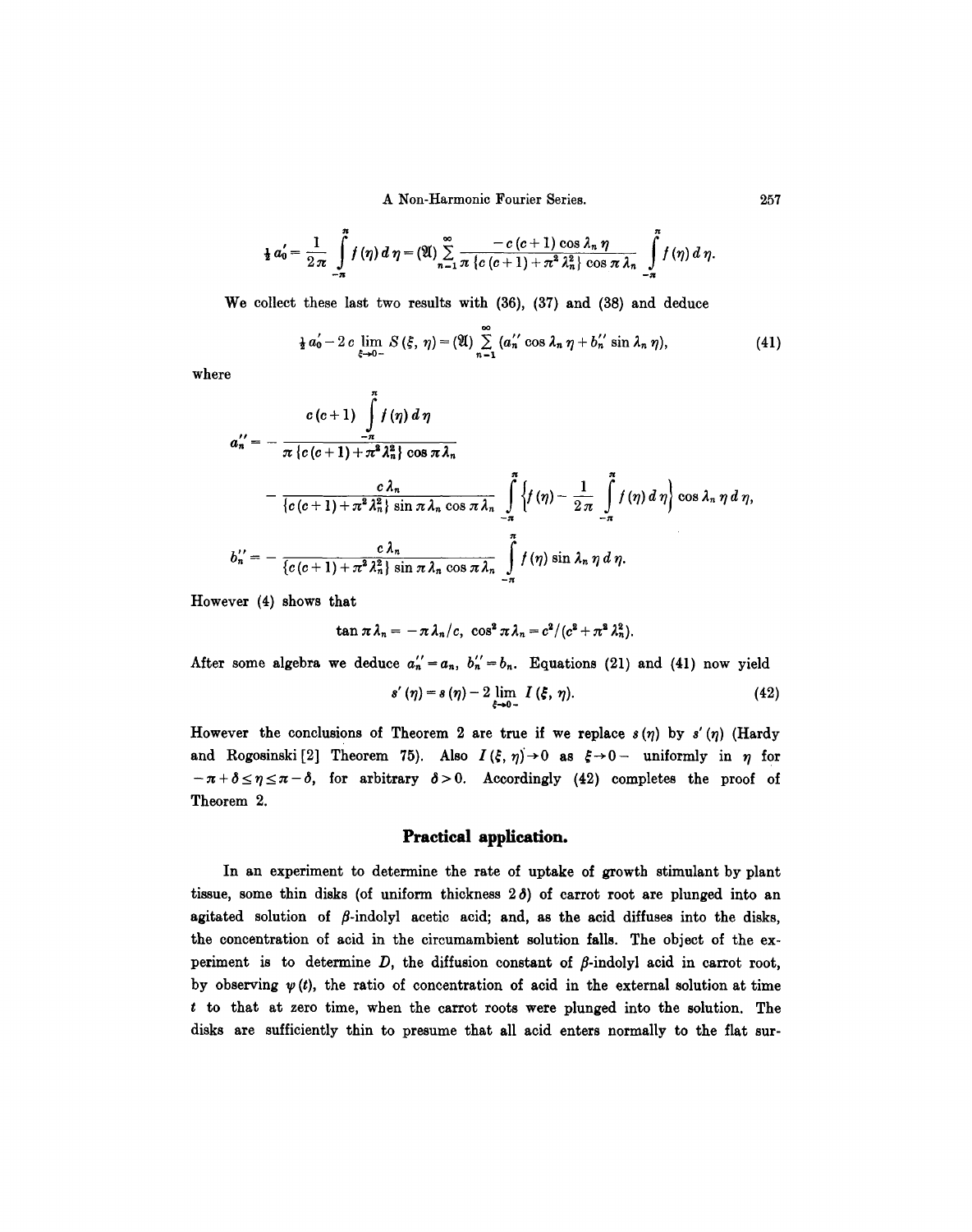faces of the disks, and that edge effects are negligible. We shall show that, if c is the ratio of the total volume of the carrot roots to the total volume of the circumambient solution, then

$$
\psi(t) = \frac{1}{c+1} + \sum_{n=1}^{\infty} \frac{2 c e^{-D n^2 \lambda^2 n^2 / \delta^2}}{\left\{c (c+1) + \pi^2 \lambda_n^2\right\}},
$$
\n(43)

where  $\lambda_n$  are the quantities defined by (4). This series converges very rapidly; and for reasonably large  $t$  it is only the first term which matters. Under these circumstances it is easy to determine D from a knowledge of c and  $\psi(t)$ .

Let  $v$  and  $V$  denote the actual volumes of carrot root and of external solution respectively; so that  $c = v/V$ . Let x denote a distance coordinate  $(-\delta \le x \le \delta)$  taken from the centre of a disk in a direction normal to the flat faces. Let  $k(t)$  denote the concentration of acid in the external solution at time  $t$ , this concentration at any instant being uniform throughout the acid due to the agitation of the liquid. Let  $K(x, t)$  denote the concentration of acid within the disks at the point x and at time t. Since acid diffuses into a disk from both its flat sides, we have to seek an even function of x for  $K(x, t)$ . At the instant of immersion there is no acid inside the carrot root, so

$$
K(x, 0) = 0, 0 \leq x < \delta. \tag{44}
$$

At all instants the concentration of acid on the surface of a disk<sup>1</sup> is  $k(t)$ ; so

$$
K\left(\delta,\,t\right)=k\left(t\right),\ t\geq0\tag{45}
$$

The total amount of acid remains constant throughout the experiment; so

$$
\frac{v}{2\delta} \int_{-\delta}^{\delta} K(x, t) dx + V k(t) = \text{const.},
$$
  

$$
c \int_{0}^{\delta} K(x, t) dx + \delta k(t) = \delta k(0), t \ge 0.
$$
 (46)

Inside the carrot root the diffusion equation holds; so

whence by (44)

<sup>1</sup> There is not much practical evidence for either believing or disbelieving (45). In general **one**  may expect discontinuities of concentration at the surfaces of the individual ceils of the carrot root (i.e. in the microscopic picture); but this does not of course imply a discontinuity at the surface of **the** disk in the macroscopic picture. In the practical investigation of absorption by the carrot root, it will be of interest to see whether or not (43) represents observed data: and, if it does not, doubt will be thrown upon the assumptions implicit in (45) and elsewhere.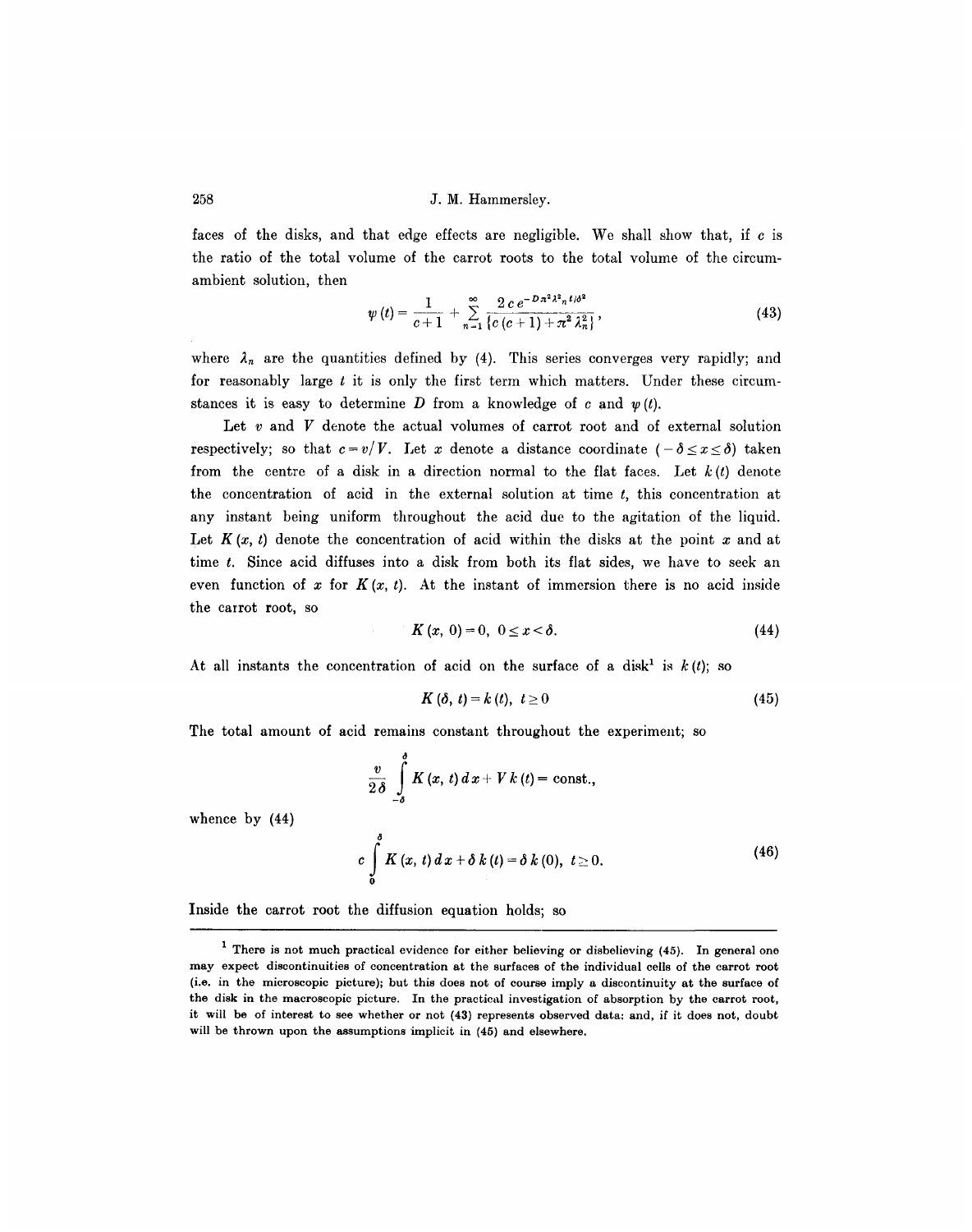A Non-Harmonic Fourier Series.

$$
\frac{\partial K(x,\,t)}{\partial\,t} = D\,\frac{\partial^2 K(x,t)}{\partial\,x^2}.\tag{47}
$$

Consider the trial solution

$$
K(x, t) = K_0 + \sum_{n=1}^{\infty} a_n \exp\left(-\frac{D\pi^2\lambda_n^2 t}{\delta^2}\right) \cos\left(\frac{\pi\lambda_n x}{\delta}\right),
$$
 (48)

where the  $\lambda_n$  are parameters to be chosen presently. This solution certainly satisfies (47). Substitution of (48) into (46) yields, by (45),

$$
K_0(1+c)+\sum_{n=1}^{\infty}a_n\,\exp\left(-\frac{D\,\pi^2\,\lambda_n^2\,t}{\delta^2}\right)\left[\frac{\pi\,\lambda_n\,\cos\,\pi\,\lambda_n+c\,\sin\,\pi\,\lambda_n}{\pi\,\lambda_n}\right]=k\,(0).
$$

Thus (46) will be satisfied if we choose the  $\lambda_n$  in accordance with (4); and if we take  $K_0 = k(0)/(1+c)$ . When  $t=0$ , we have, by (44),

$$
K(x, 0) = \frac{k(0)}{1+c} + \sum_{n=1}^{\infty} a_n \cos\left(\frac{\pi \lambda_n x}{\delta}\right) = \begin{cases} 0 & \text{for } 0 \leq x < \delta \\ k(0) & \text{for } x = \delta. \end{cases}
$$

Thus

$$
\sum_{n=1}^{\infty} a_n \cos\left(\frac{\pi \lambda_n x}{\delta}\right) = \begin{cases} -k(0)/(c+1) & \text{for } 0 \leq x < \delta \\ k(0) c/(c+1) & \text{for } x = \delta. \end{cases}
$$

Comparison with Theorem 3 shows that this will be true if

$$
a_n=2 c k (0)/\left(c (c+1)+\pi^2 \lambda_n^2\right) \cos \pi \lambda_n;
$$

and (43) follows at once.

This particular problem can be solved by the method of the Laplace transform; but the solution is then very much longer than the above method. Moreover the Laplace transform method becomes awkward in the more general case when the carrot roots already have a given distribution of acid concentration at the initial instant of immersion. Our method deals with this generalisation immediately; for if

$$
f(x)=\sum_{n=1}^{\infty}a_n\,\cos\left(\frac{\pi\,\lambda_n\,x}{\delta}\right),\quad 0\leq x<\delta
$$

is this initial distribution, then the subsequent distribution at time  $t$  is

$$
\sum_{n=1}^{\infty} a_n \cos \left( \frac{\pi \lambda_n x}{\delta} \right) \exp \left( - \frac{D \pi^2 \lambda_n^2 t}{\delta^2} \right).
$$

In fact the method exposes at once the Huygens semi-group property to be expected from partial differential equations of the type (47), (Hille [3], p. 400).

259